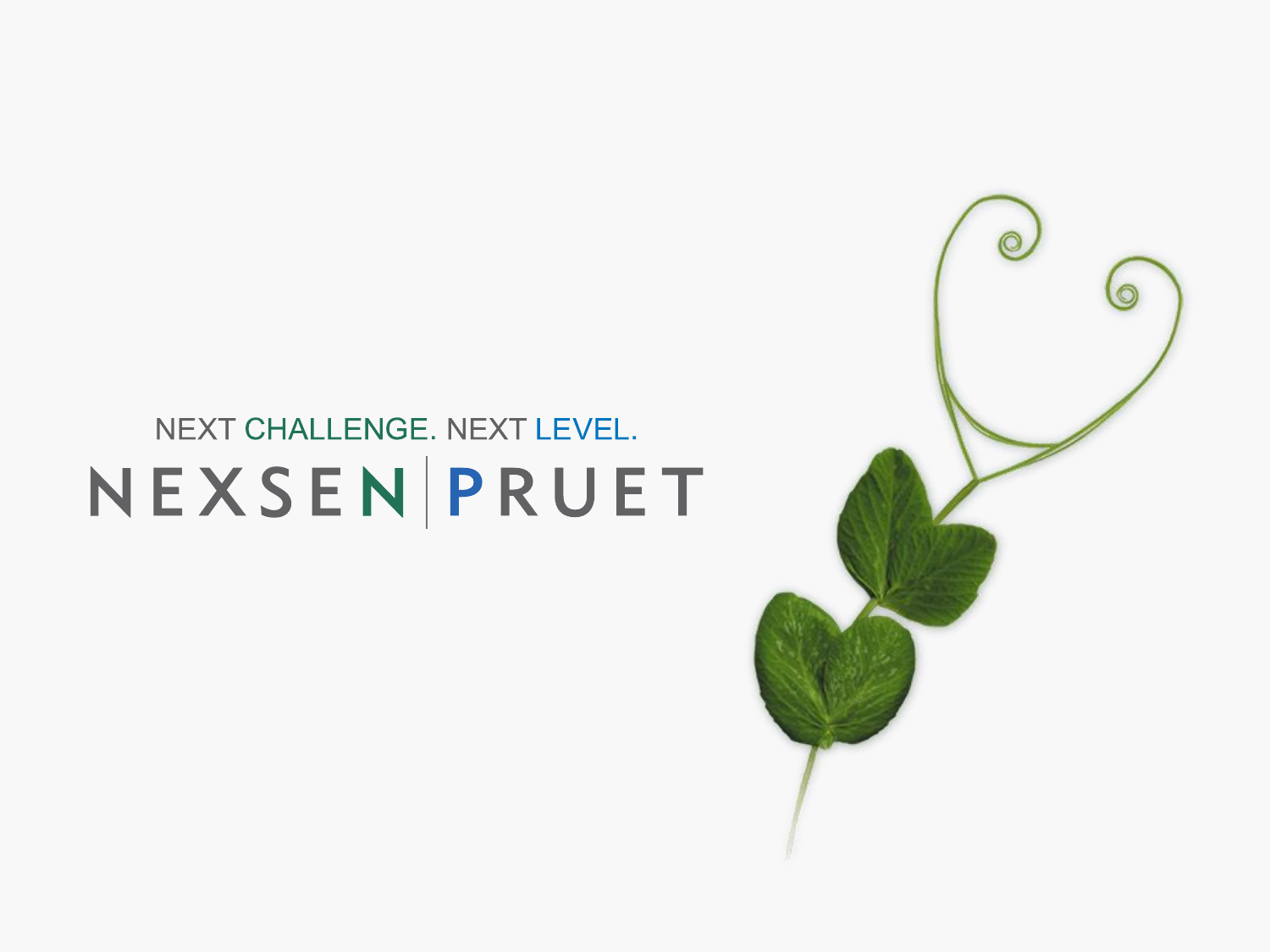3RD ANNUAL TELEHEALTH SUMMIT

# **Overcoming Legal & Regulatory Barriers**

Jeanne M. Born, RN, JD Jborn@nexsenpruet.com

SEPTEMBER 25, 2014





**Telehealth Summit of SC** www.nexsenpruet.com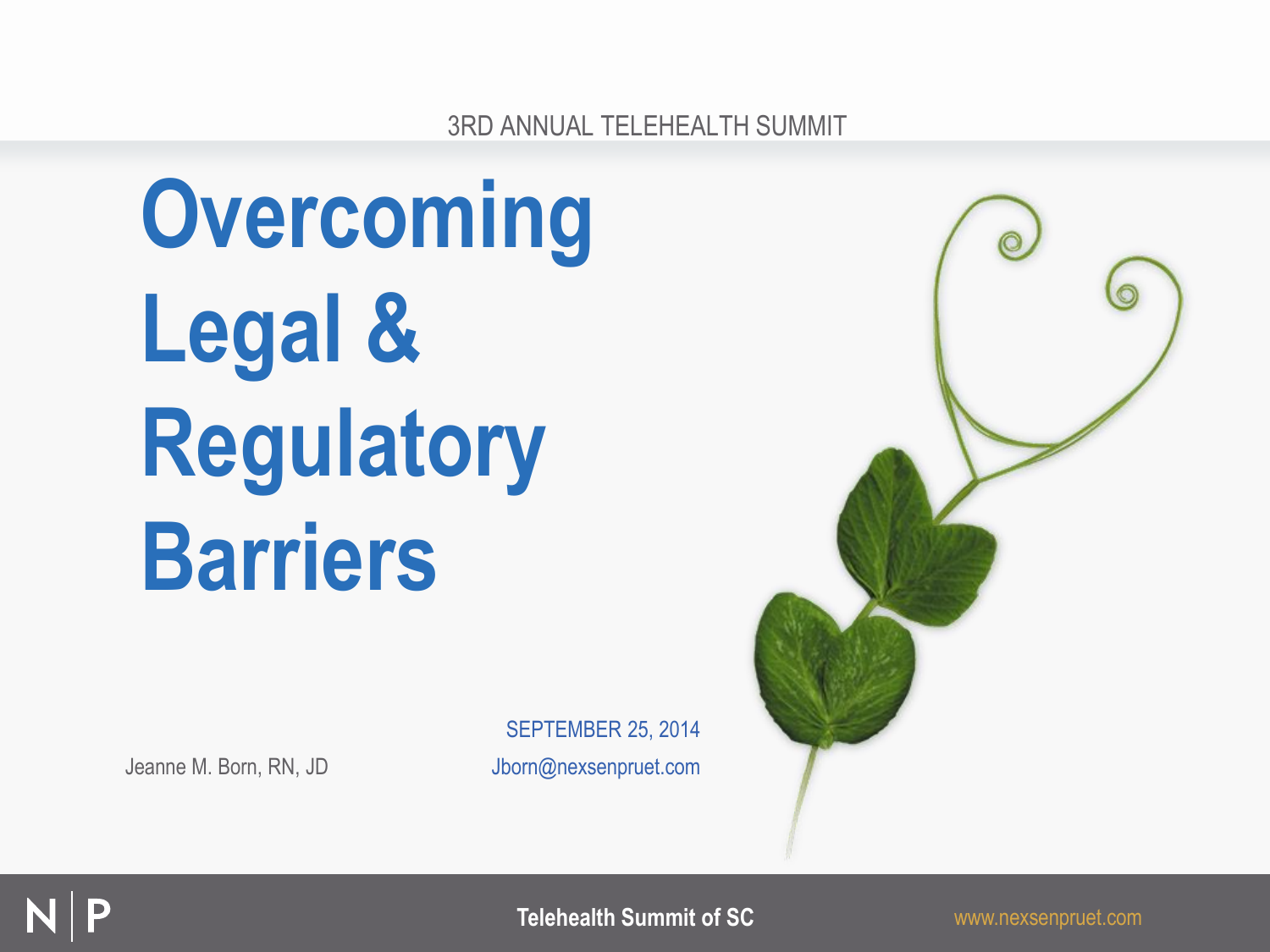#### LEGAL AND REGULATORY ISSUES TELEMEDICINE: IT SOUNDS SO SIMPLE . . . .

- **Licensure**
- **Physician Patient Relationship**
- **Informed Consent**
- **Credentialing**
- **Standard of Care/Malpractice**
- **Patient Confidentiality**
- ‣ HIPAA
- **Reimbursement**
- **Fraud and Abuse**
- Other:
	- ▶ Corporate Practice of Medicine
	- **Antitrust**
	- ‣ FDA
	- ‣ Etc.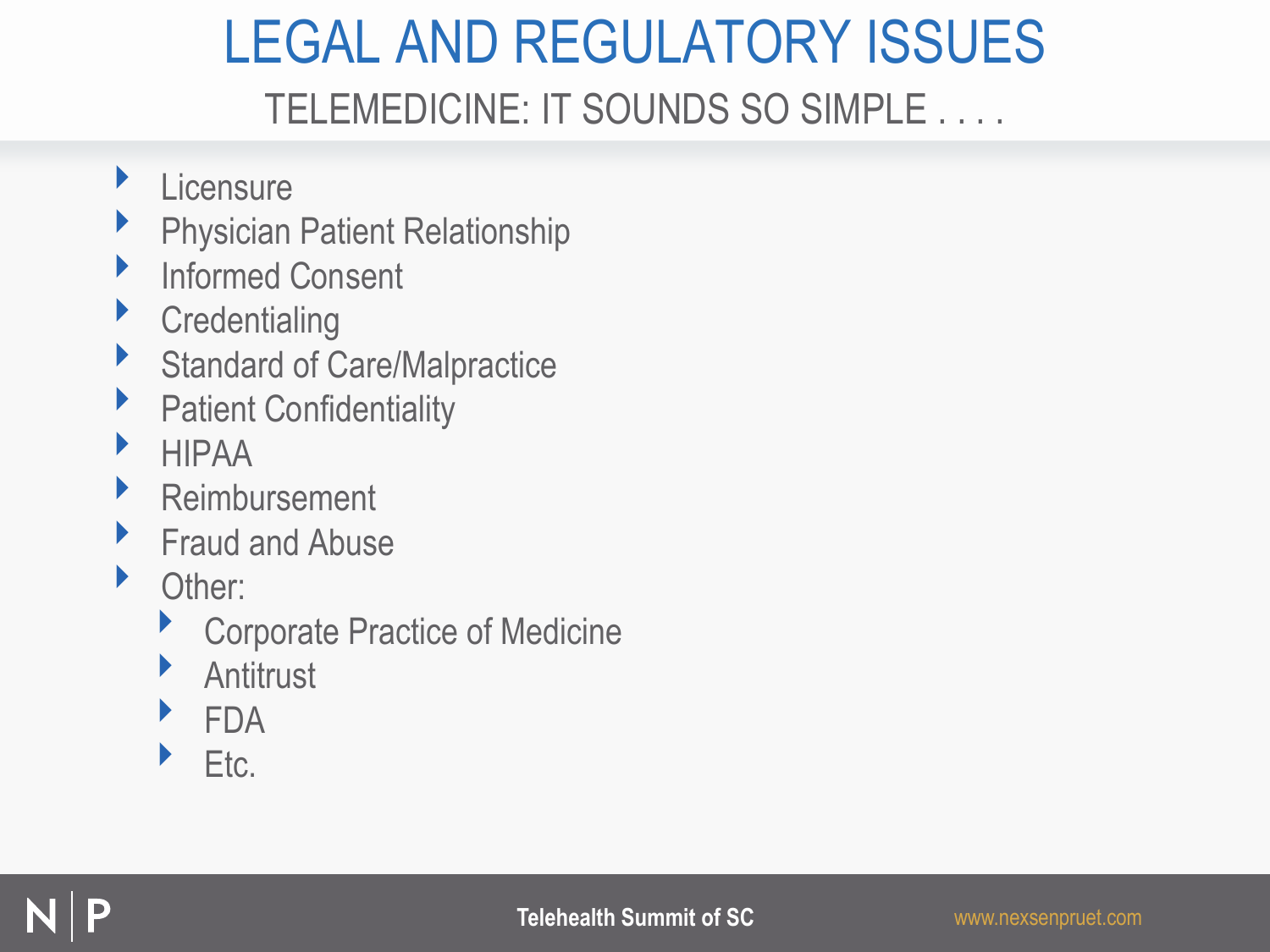# LICENSURE REQUIRED IF PRACTICING MEDICINE

- ‣ Any physician who practices medicine in South Carolina must be licensed in South Carolina.
- **EXECUTE:** "Practice of Medicine" means:
- ‣ (a) advertising, holding out to the public or representing in any manner that one is authorized to practice medicine in this State;
- ‣ (b) offering or undertaking to prescribe, order, give, or administer any drug or medicine for the use of any other person;
- (c) offering or undertaking to prevent or to diagnose, correct or treat in any manner, or by any means, methods, or devices, disease, illness, pain, wound, fracture, infirmity, defect, or abnormal physical or mental condition of a person, including the management or pregnancy and parturition;
- (d) offering or undertaking to perform any surgical operation upon a person;
- (e) rendering a written or otherwise documented medical opinion concerning the diagnosis or treatment of a patient or the actual rendering of treatment to a patient within this State by a physician located outside the State as a result of transmission of individual patient data by electronic or other means from within a state to such physician or his or her agent;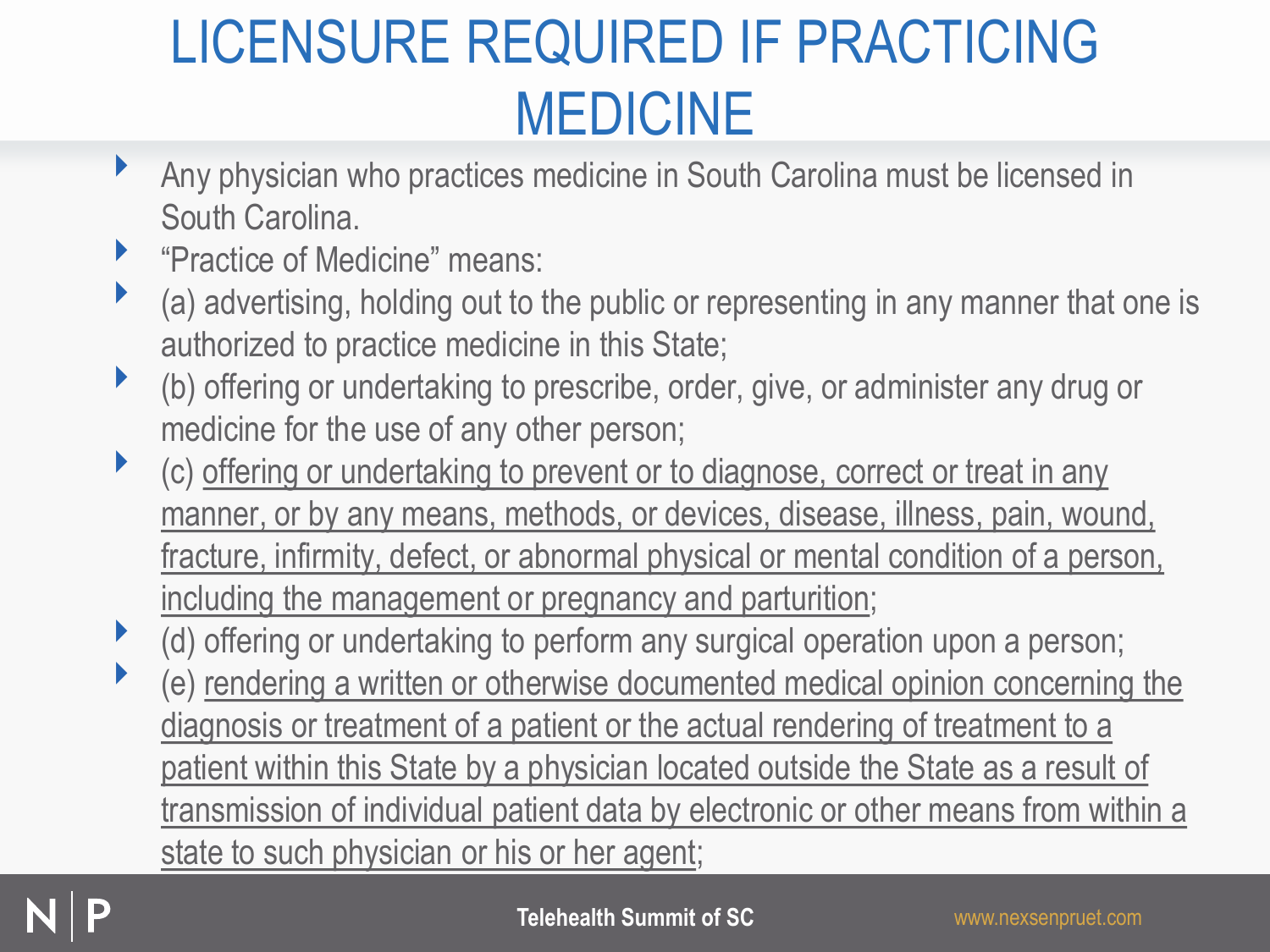# LICENSURE REQUIRED IF PRACTICING MEDICINE

- ‣ (f) rendering a determination of medical necessity or a decision affecting the diagnosis and/or treatment of a patient is the practice of medicine subject to all of the powers provided to the Board of Medical Examiners, except as provided in Section 38-59-25;
- ‣ (g) using the designation Doctor, Doctor of Medicine, Doctor of Osteopathic Medicine, Physician, Surgeon, Physician and Surgeon, Dr., M.D., D.O., or any combination of these in the conduct of any occupation or profession pertaining to the prevention, diagnosis, or treatment of human disease or condition unless such a designation additionally contains the description of another branch of the healing arts for which one holds a valid license in this State that is applicable to the clinical setting; and
- $\blacktriangleright$  (h) testifying as a physician in an administrative, civil, or criminal proceeding in this State by expressing an expert medical opinion. SC Code Ann. § 40-47- 20(36)

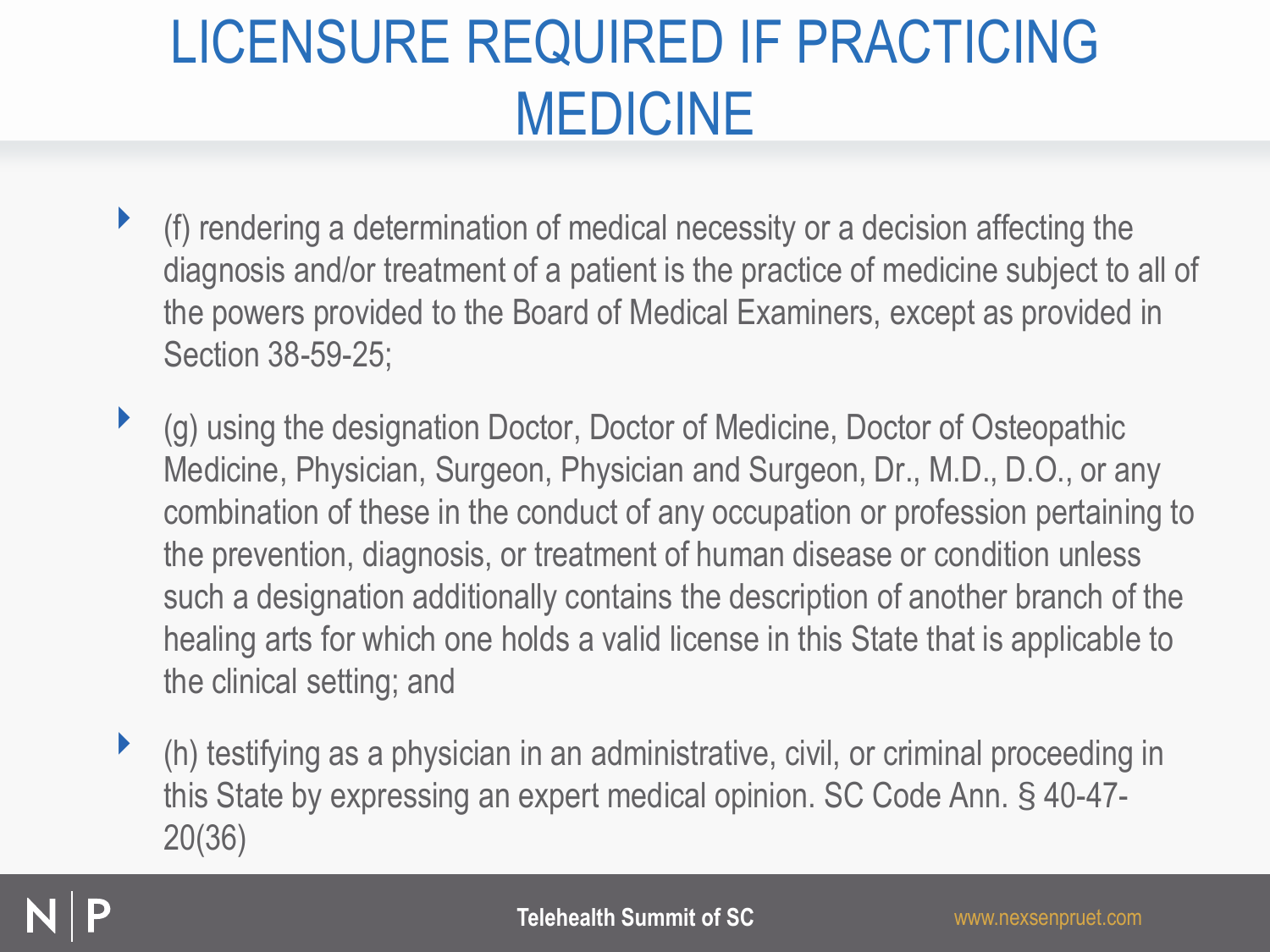# LICENSURE REQUIRED IF PRACTICING MEDICINE

- Practice of Medicine v. Consulting
- **Practice Tip: Beware of the risks inherent in the "curbside consult" between a** distant site physician and a physician practicing medicine in South Carolina.
	- ▶ Could be construed as the distant site physician practicing medicine and the South Carolina physician aiding the unauthorized practice of medicine.
		- ▶ But see S.C. Code Ann. § 40-47-30(a)(10): Nothing [in the Physician Practice Act] prohibits a physician from practicing in actual consultation with a physician licensed in this State concerning an opinion for the South Carolina physician's consideration in managing the care or treatment of a patient in this State.
	- Misconduct: "knowingly performed an act that in any way assists an unlicensed person to practice." S.C. Code Ann. § 40-47-110(B)(7).

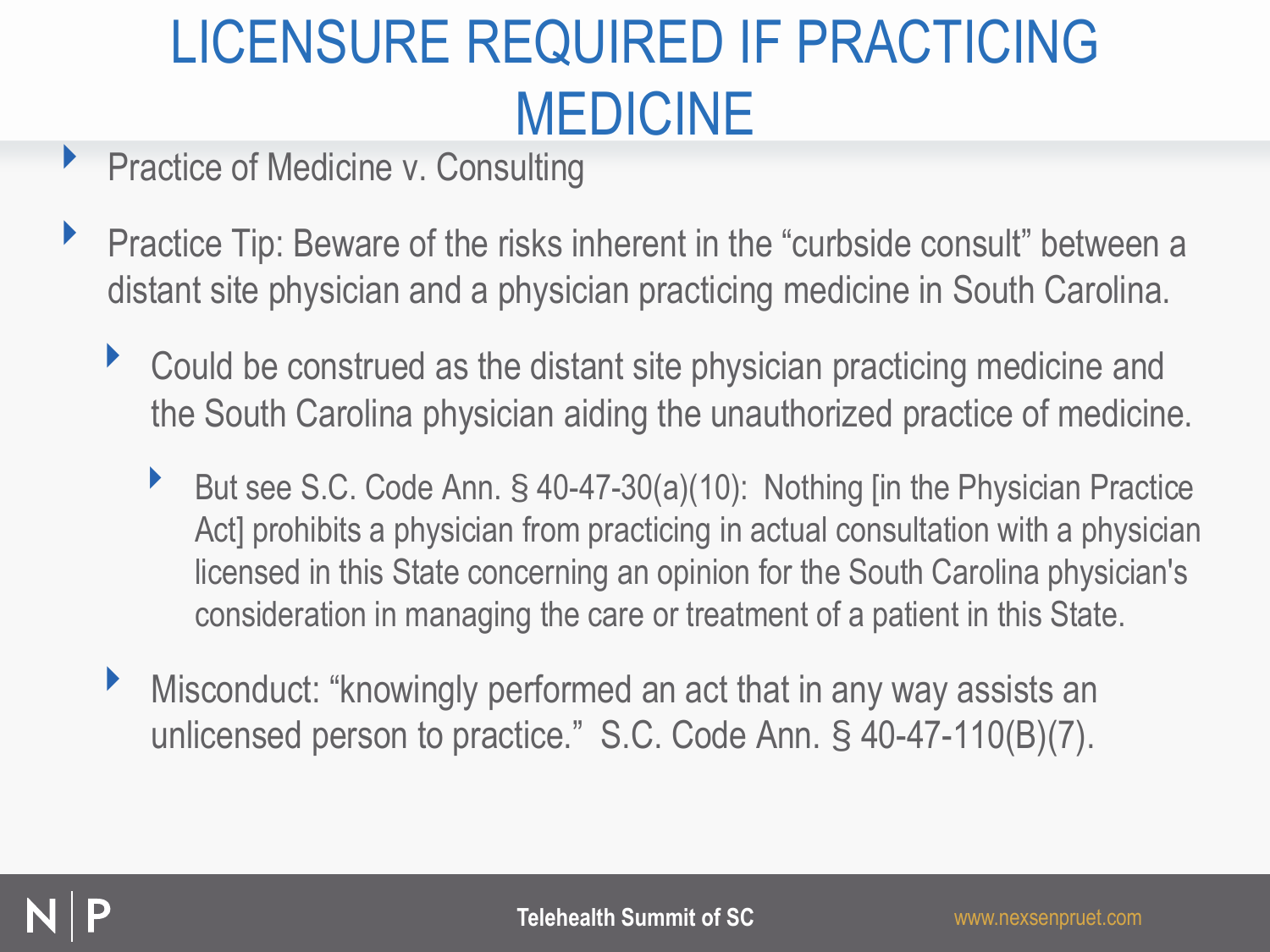- ▶ When is a physician patient relationship established?
	- ‣ A physician-patient relationship is generally described as "a consensual one wherein the patient knowingly seeks the assistance of a physician and the physician knowingly accepts him as a patient."
	- The courts state whether a physician patient relationship exists is generally a question of fact for a jury to determine.
- ‣ When does the relationship arise?
	- Over the telephone/internet when an appointment is made?
	- When there is a first "encounter"?
		- Face-to-Face?
		- Over the Phone?
		- ‣ Via Telemedicine?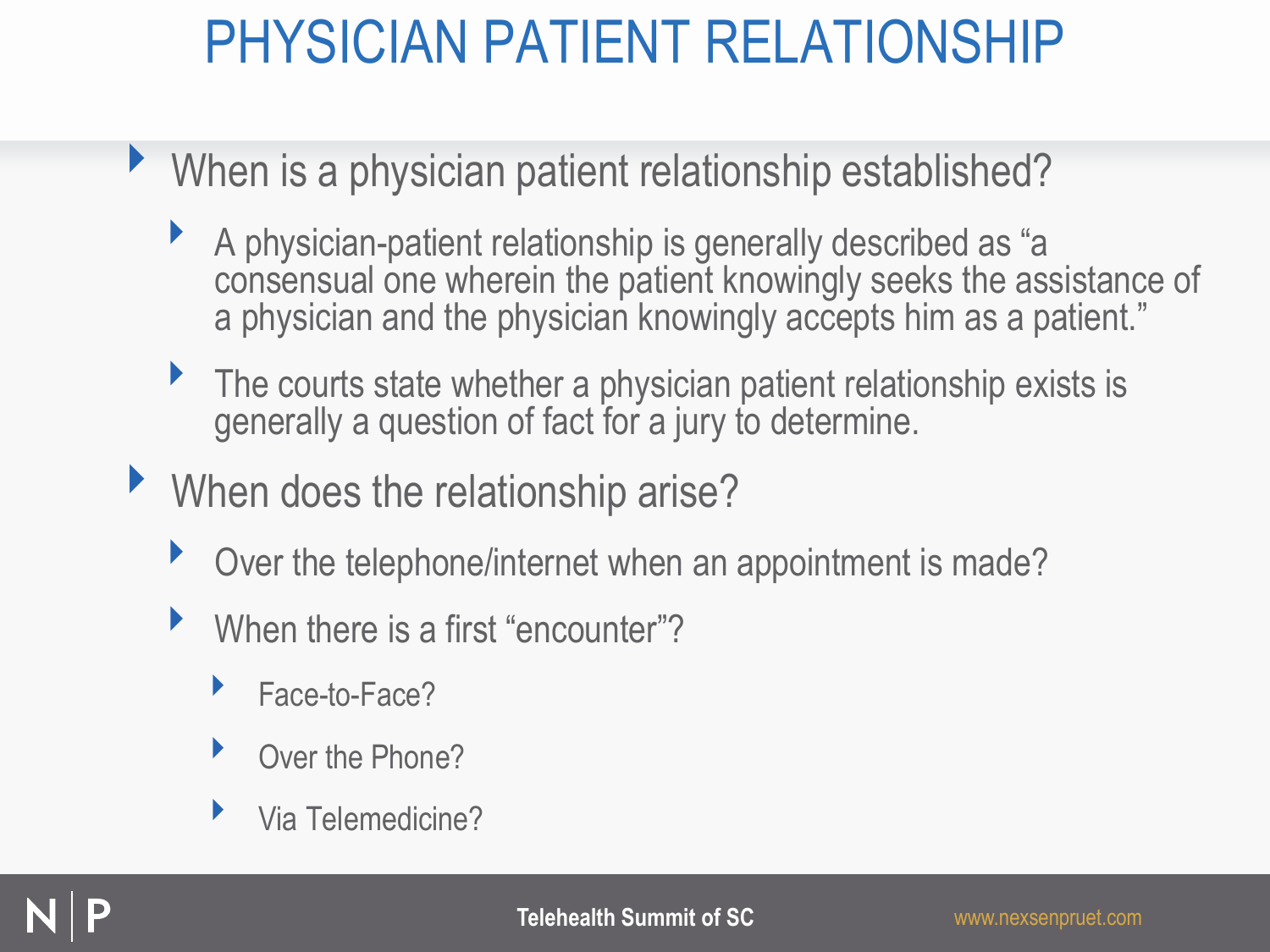# PHYSICIAN PATIENT RELATIONSHIP: IN THE CONTEXT OF PRESCRIBING DRUGS

- It is unprofessional conduct for a licensee initially to prescribe drugs to an individual without first establishing a proper physician-patient relationship. S.C. Code Ann. § 40-47-113(A)
- ‣ "A proper relationship, at a minimum, requires that the licensee make an informed medical judgment based on the circumstances of the situation and on the licensee's training and experience and that the licensee:
- ‣ (1) *personally perform* and *document an appropriate history and physical examination*, make a diagnosis, and formulate a therapeutic plan;
- ‣ (2) discuss with the patient the diagnosis and the evidence for it, and the risks and benefits of various treatment options; and
- ‣ (3) ensure the availability of the licensee or coverage for the patient for appropriate follow-up care." S.C. Code Ann. §40-47-113(A)

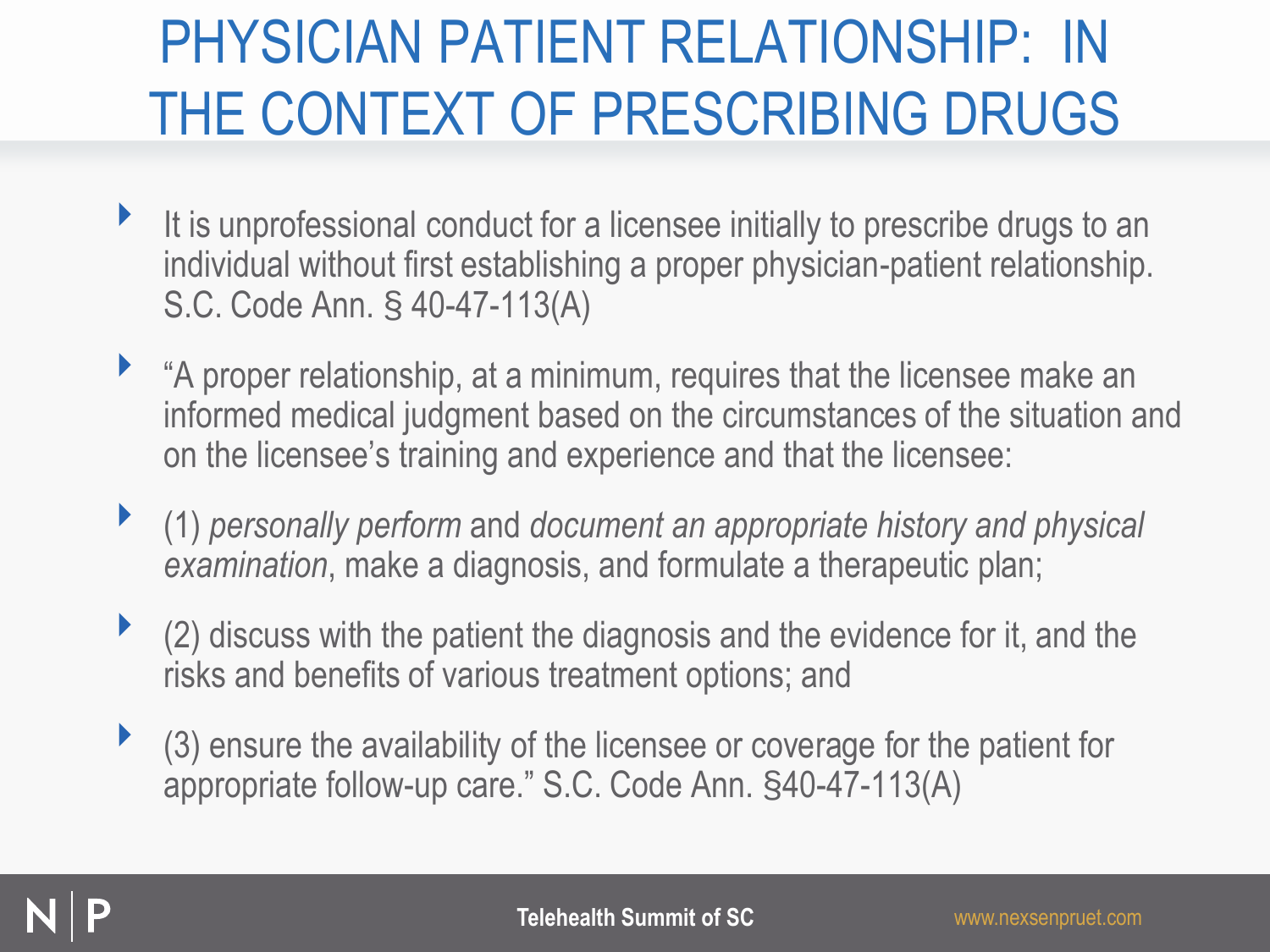- $\blacktriangleright$  (B) Notwithstanding subsection (A), a licensee may prescribe for a patient whom the licensee has not personally examined under certain circumstances including, but not limited to,
	- ‣ writing admission orders for a newly hospitalized patient,
	- ‣ prescribing for a patient of another licensee for whom the prescriber is taking call [ See BoME Policy on the Est. of Phys/Pt Relationship as Prerequisite to Prescribing Drugs: An "on call" physician: "available to physically attend, if necessary, to urgent and follow up care needs of a patient for whom he has temporarily assumed responsibility with the acknowledgment of the patient's primary care provider."]
	- prescribing for a patient examined by a licensed advanced practice registered nurse, a physician assistant, or other physician extender authorized by law and supervised by the physician, or
	- continuing medication on a short-term basis for a new patient prior to the patient's first appointment. S.C. Code Ann. §40-47-113(B)
- ‣ (C) Prescribing drugs to individuals the licensee has never personally examined based solely on answers to a set of questions is unprofessional. S.C. Code Ann. §40-47-113(C)

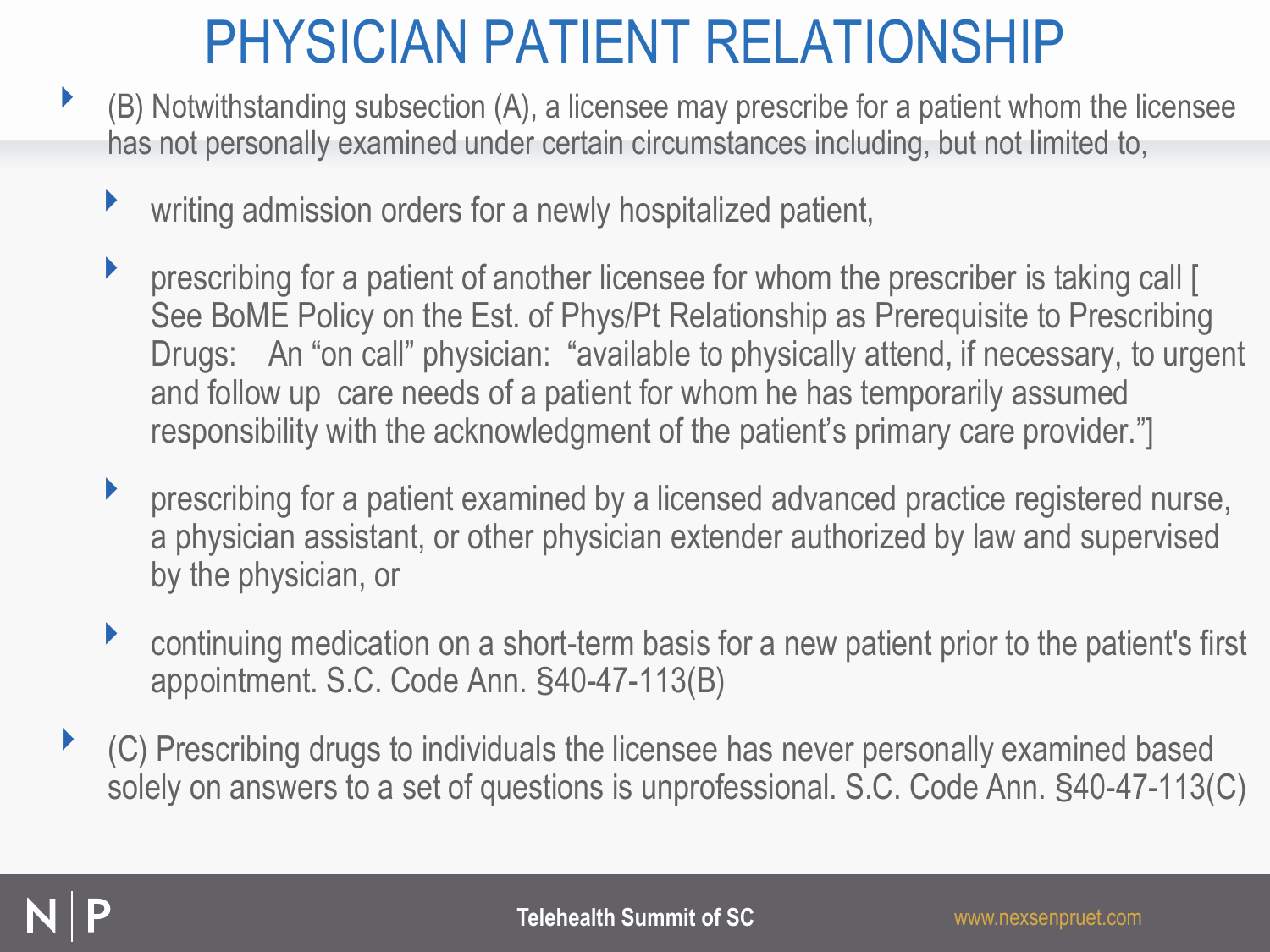- ▶ What does "personally perform and document an appropriate history and physical examination, make a diagnosis, and formulate a therapeutic plan" mean?
- ‣ Traditional model: In person/hands on physical examination (and historical interpretation of the language).
- \*\* None of the bills discussed (S290; H.3779; H.4901) passed: discussed for illustration only.
- ‣ Variation in interpretation: "Teleconsulting Model":
	- ▶ S.290: Required that a "referring health care provider" who has evaluated the patient and determined the need for the services of a "consulting health care provider" via telemedicine.
	- ‣ Specifically does not require (for payment to be made by the State Health Plan) a "face to face" contact between the patient and the consulting health care provider for covered services appropriately provided through telemedicine in accordance with generally accepted health care practices and standards at the time the telemedicine service was rendered.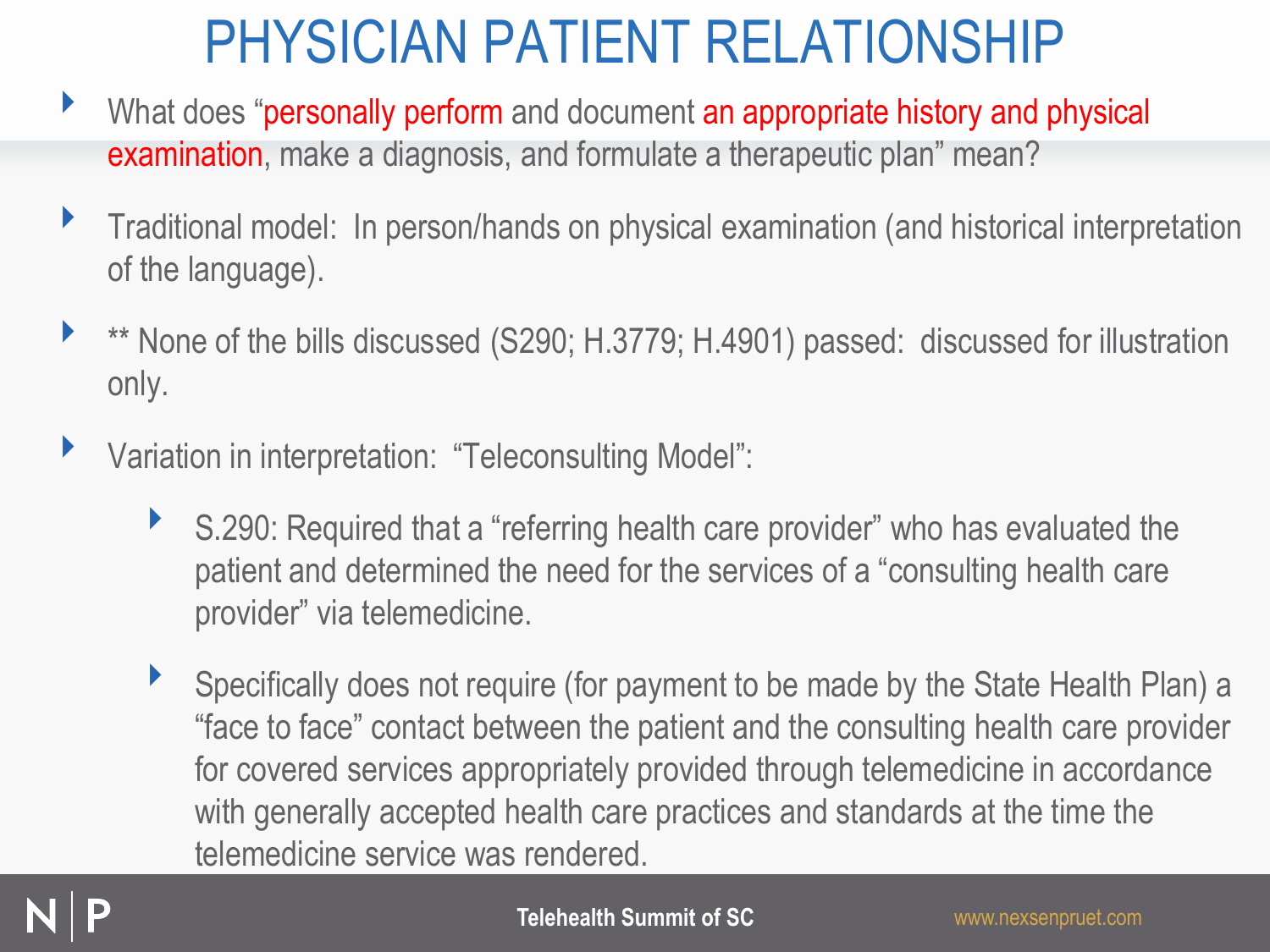▶ S.290: Defines Telemedicine as "the delivery of health care, including diagnosis, treatment, or transfer of medical data, by means of bi-directional, real-time, interactive, secured and HIPAA compliant, electronic audio and video telecommunications systems by a consulting health care provider to a patient of a referring health care provider, at a referring site. HIPAA compliant electronic audio and video telecommunications systems must be used between the consultant site and referring site. Standard telephone, facsimile transmissions, unsecured electronic mail, or a combination of them do not constitute telemedicine services."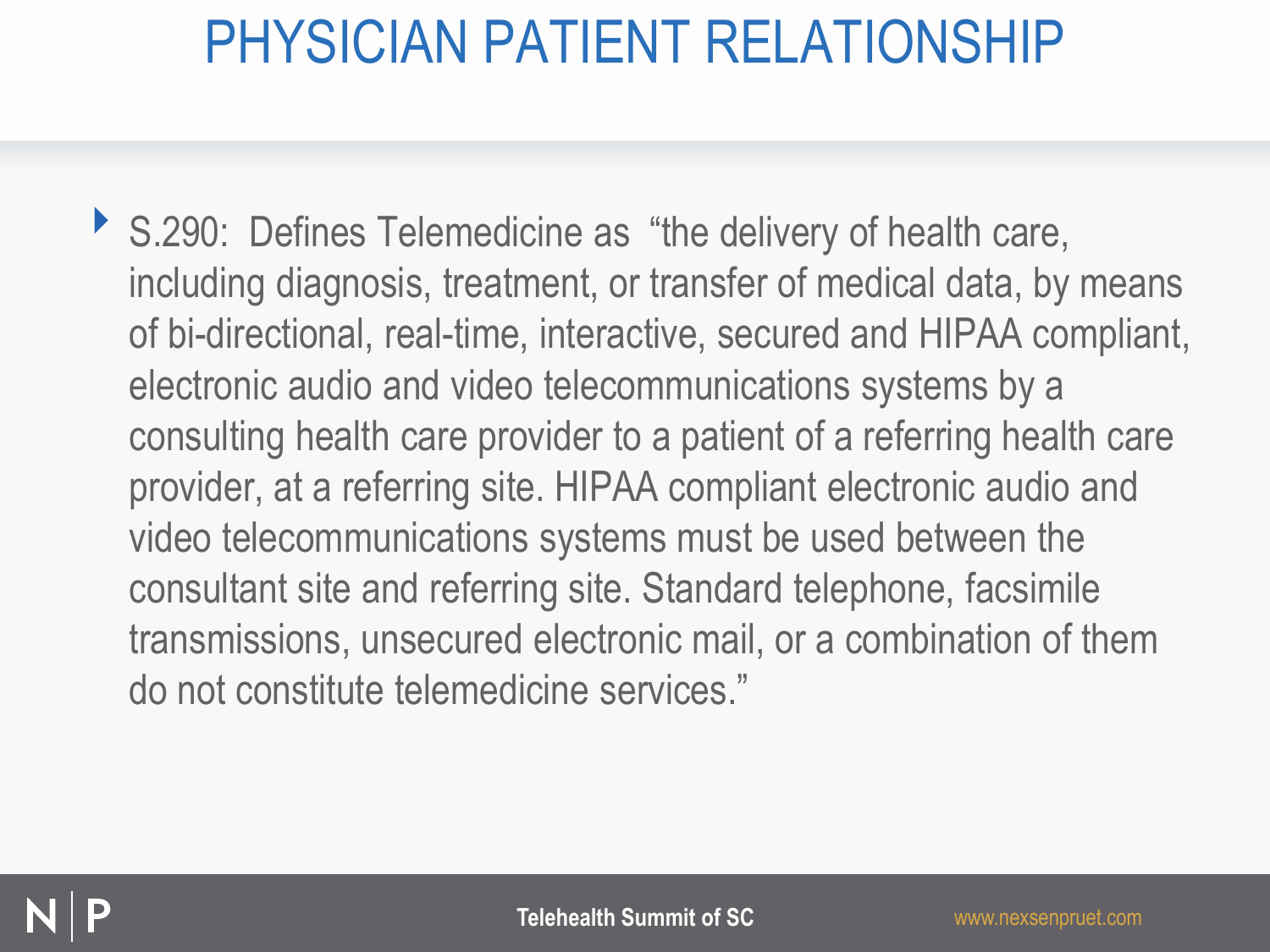- ▶ H.3779 Similar to S.290 as it requires a referring health care provider and a consulting health care provider.
	- ‣ BUT defines Telemedicine differently:
	- ‣ "'Telemedicine' means the delivery of health care, including diagnosis, treatment, or transfer of medical data, by means on interactive audio, video, or data communications by a consulting health care provider to a patient at a referring site. Interactive audio and video telecommunications must be used between the consultant site and referring site. Standard telephone, facsimile transmissions, unsecured electronic mail, or a combination of them do not constitute telemedicine services."

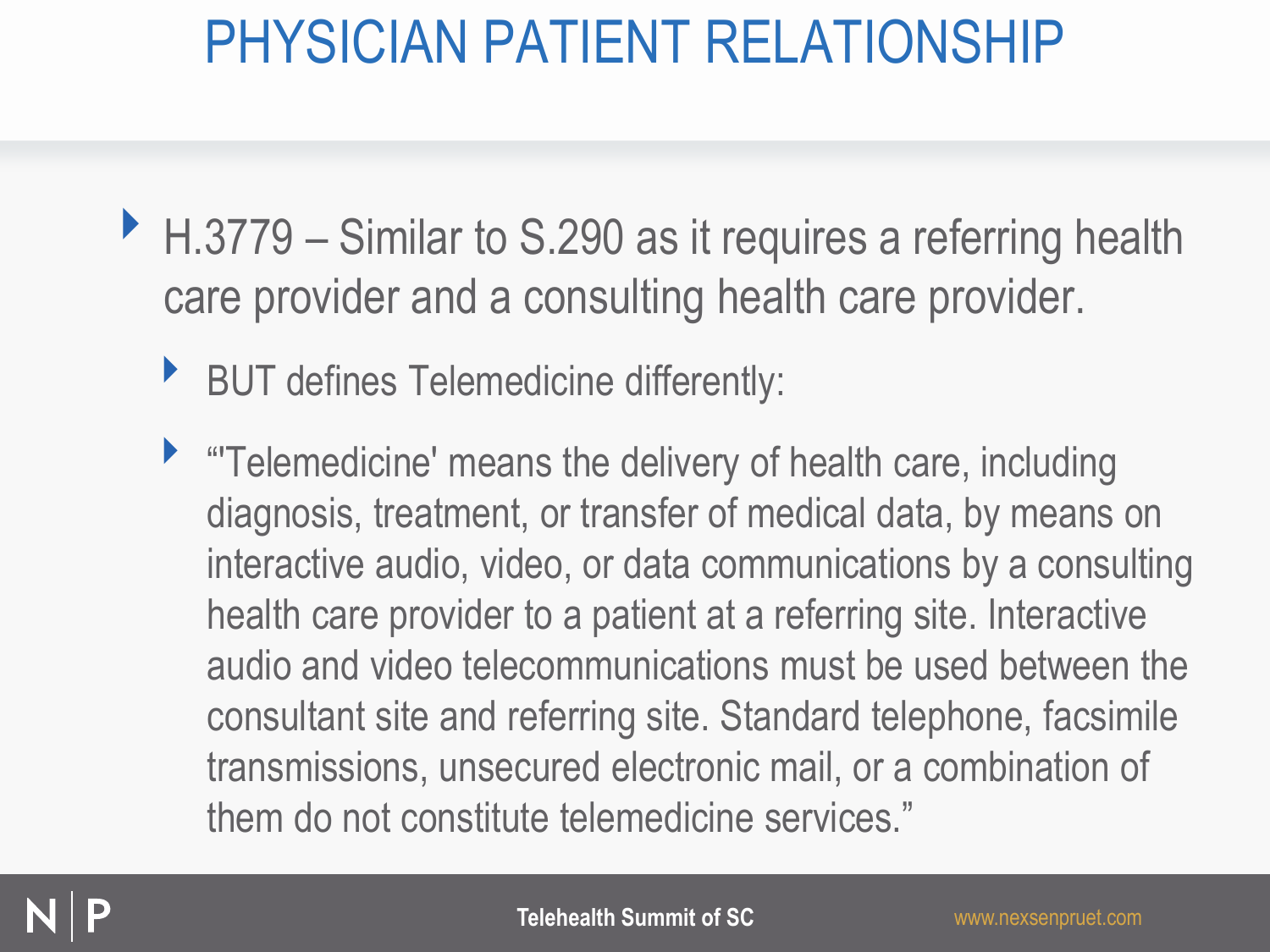- Variation in interpretation:
	- ▶ H.4901: Allows the practice of medicine via telemedicine without the need for a referring or consulting health care provider.
	- "If the health care practitioner is a physician as defined in Section 40-47-20(35), the examination and diagnosis services provided through telemedicine to the patient must meet the requirements to establish a physician-patient relationship as defined in Section 40-47-113 if the services are provided in accordance with generally accepted health care practices and standards at the time the telemedicine service was provided."
	- ‣ Requires "insurers" (any accident or health insurance company) to provide coverage for telemedicine services to the same extent that the services would be covered through an in-person consultation.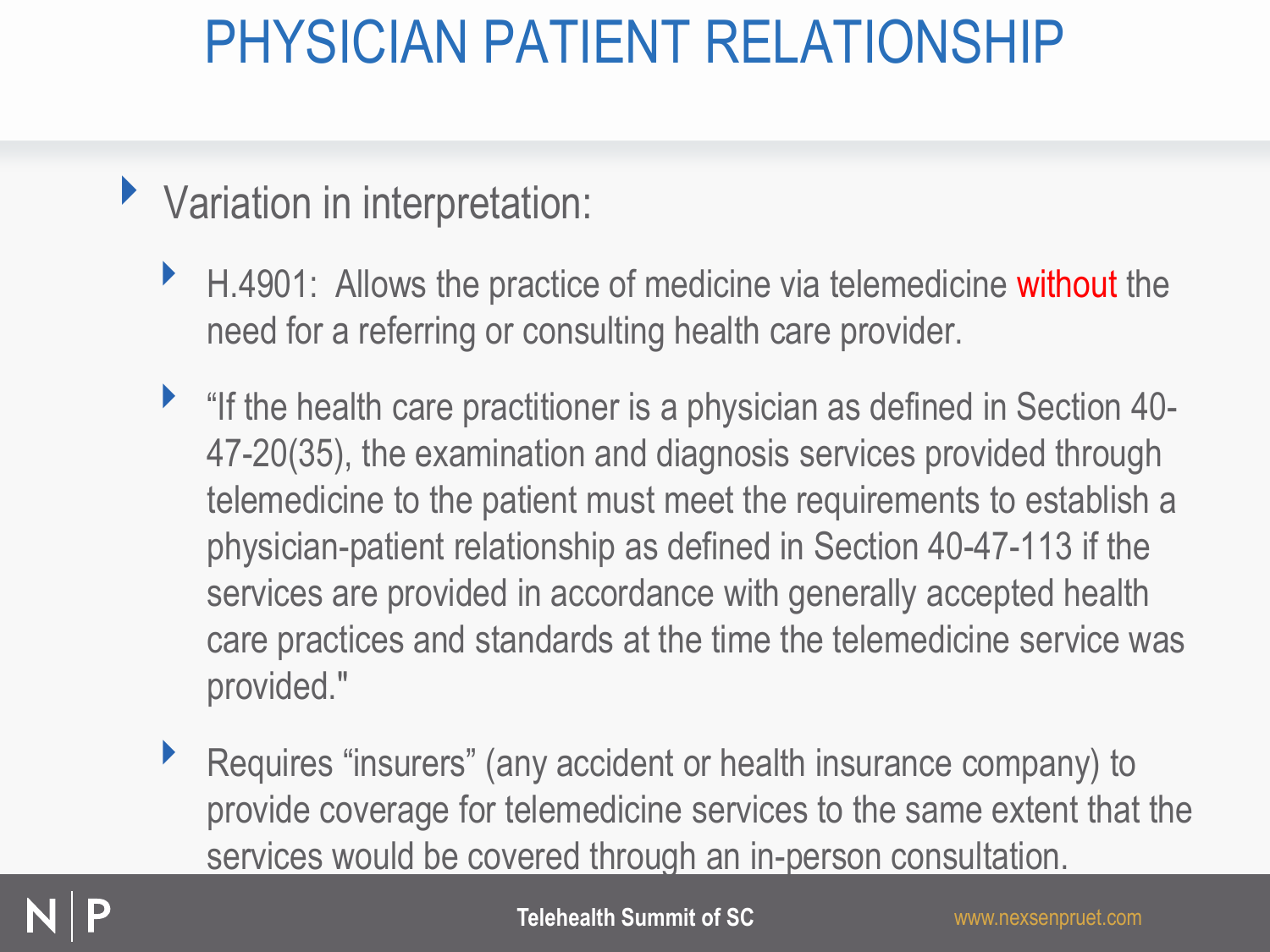▶ H.4901 - "Telemedicine' means the delivery of health care services, including diagnosis, treatment, or transfer of medical data by means audio telecommunications systems and video telecommunications systems that are bidirectional, real-time, interactive, secured, and HIPAA compliant. Standard telephone, facsimile transmissions, unsecured electronic mail, or a combination of them do not constitute telemedicine services.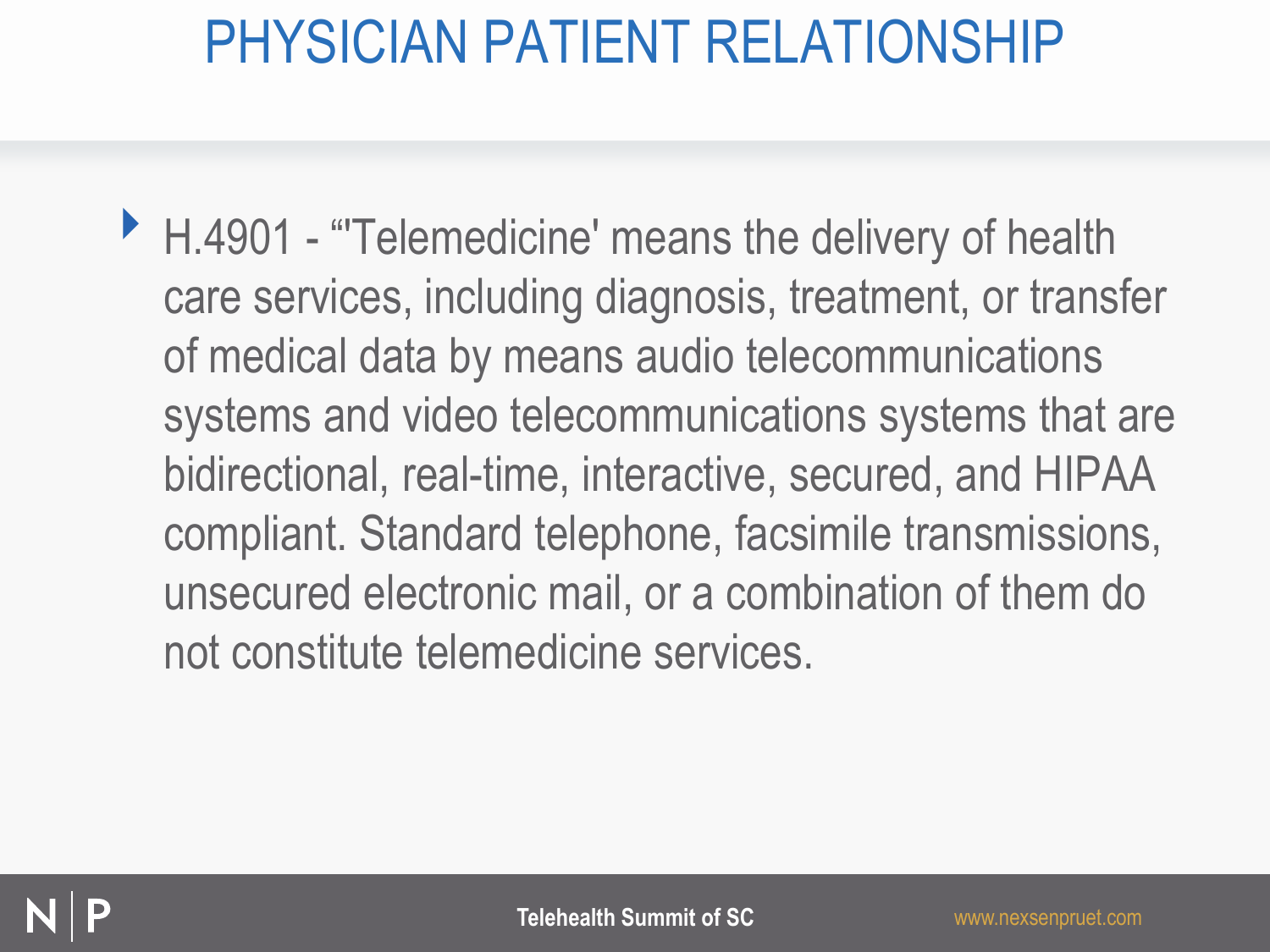# PHYSICIAN PATIENT RELATIONSHIP: PRACTICAL TIPS

- ‣ For distant site examinations:
	- ▶ Document the method/medium of examination
	- ‣ Verify and authenticate: Know and document "who is who":
		- The patient's location and identity
		- ‣ The provider's location and identity/credentials
	- ‣ Obtain appropriate informed consent (Next slides!)
	- **Perovide for appropriate follow up services**
	- ▶ § 40-47-113(A): Interpretation? Scope?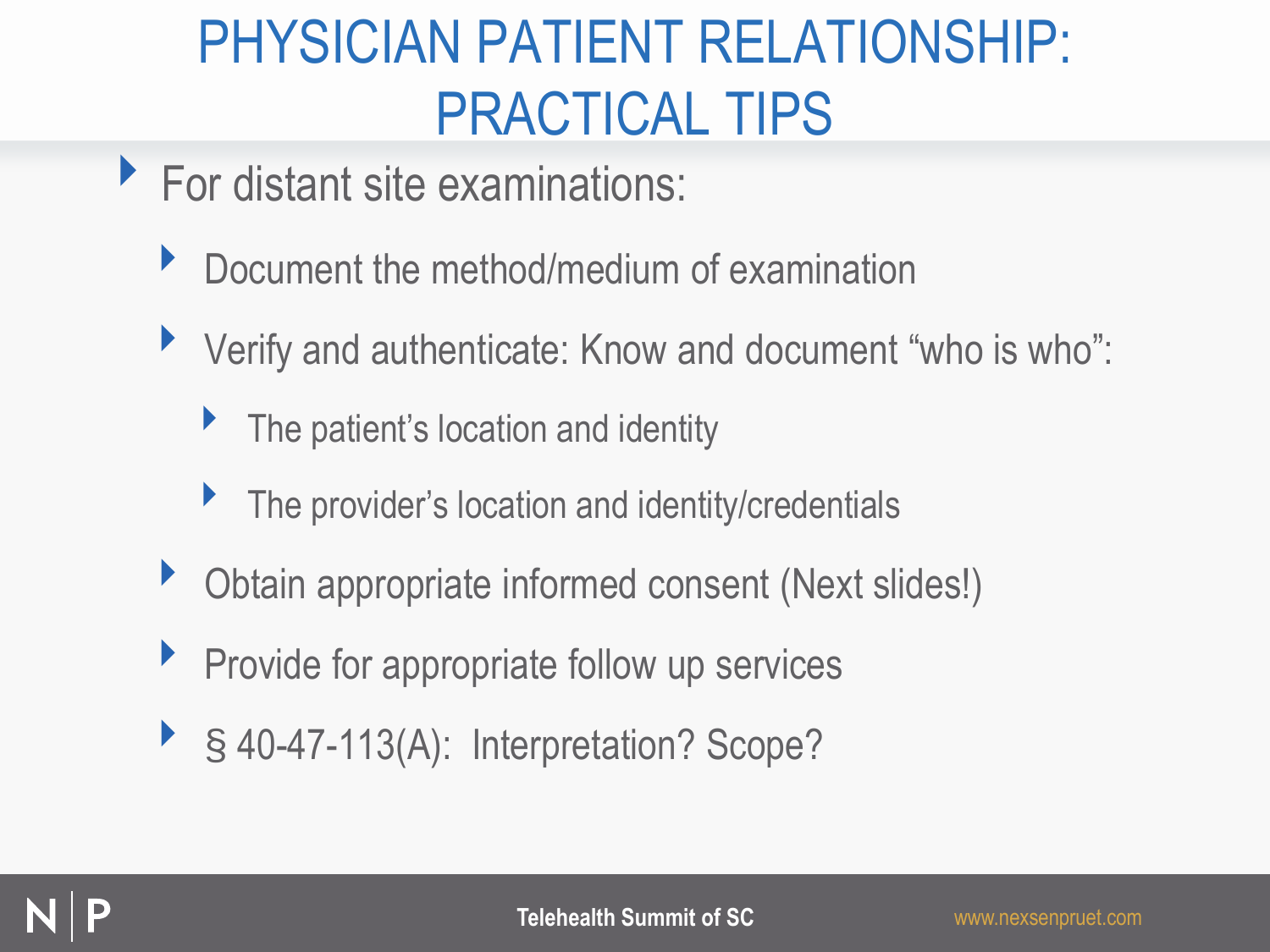# INFORMED CONSENT

- ‣ Basis of doctrine of informed consent is patient's right to exercise control over his or her body by deciding intelligently for himself or herself whether or not to submit to a particular procedure/treatment.
- The patient consent to treat is typically obtained at the first encounter.
- Specific informed consent is typically required for specialized procedures and services.
- The doctrine of informed consent: A physician has a duty to disclose "(1) the diagnosis, (2) the general nature of the contemplated procedure, (3) the material risks involved in the procedure, (4) the probability of success associated with the procedure, (5) the prognosis if the procedure is not carried out, and (6) the existence of any alternatives to the procedure." Hook v. Rothstein, 281 S.C. 541, 547, 316 S.E.2d 690, 694–95 (Ct.App.1984).

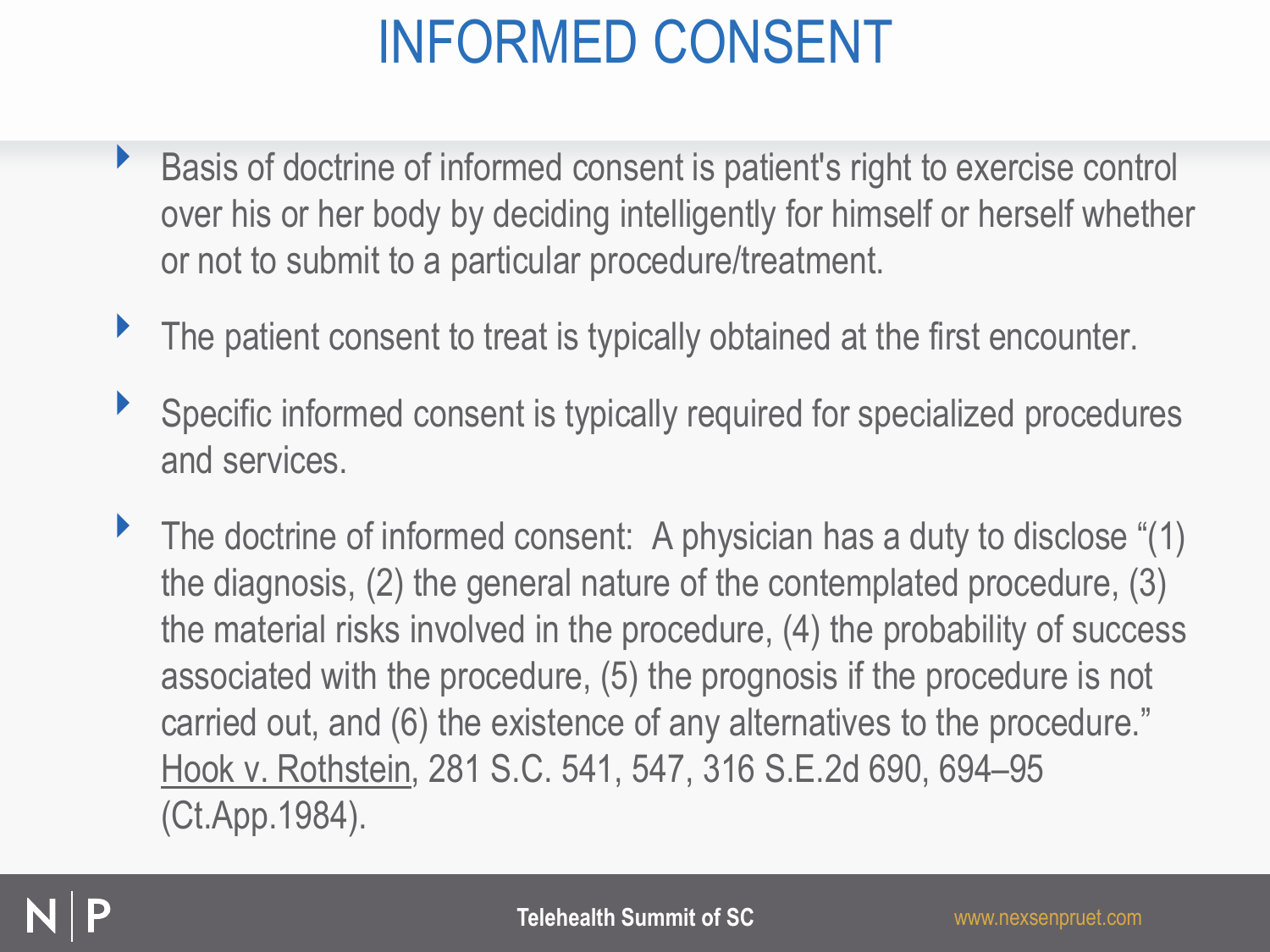# INFORMED CONSENT

- ▶ Should the patient consent to the telehealth encounter?
- What risks / benefits / alternatives should be disclosed to the patient?
- **Practice Tips:** 
	- ‣ Use clear and understandable language.
	- ‣ Clearly define the telehealth service to be provided.
	- ‣ Clearly state the patient's right to revoke consent (subject to the providers reliance on the consent prior to revocation).
	- **Clearly state the alternatives.**
	- Clearly describe the benefits.
	- But also . . .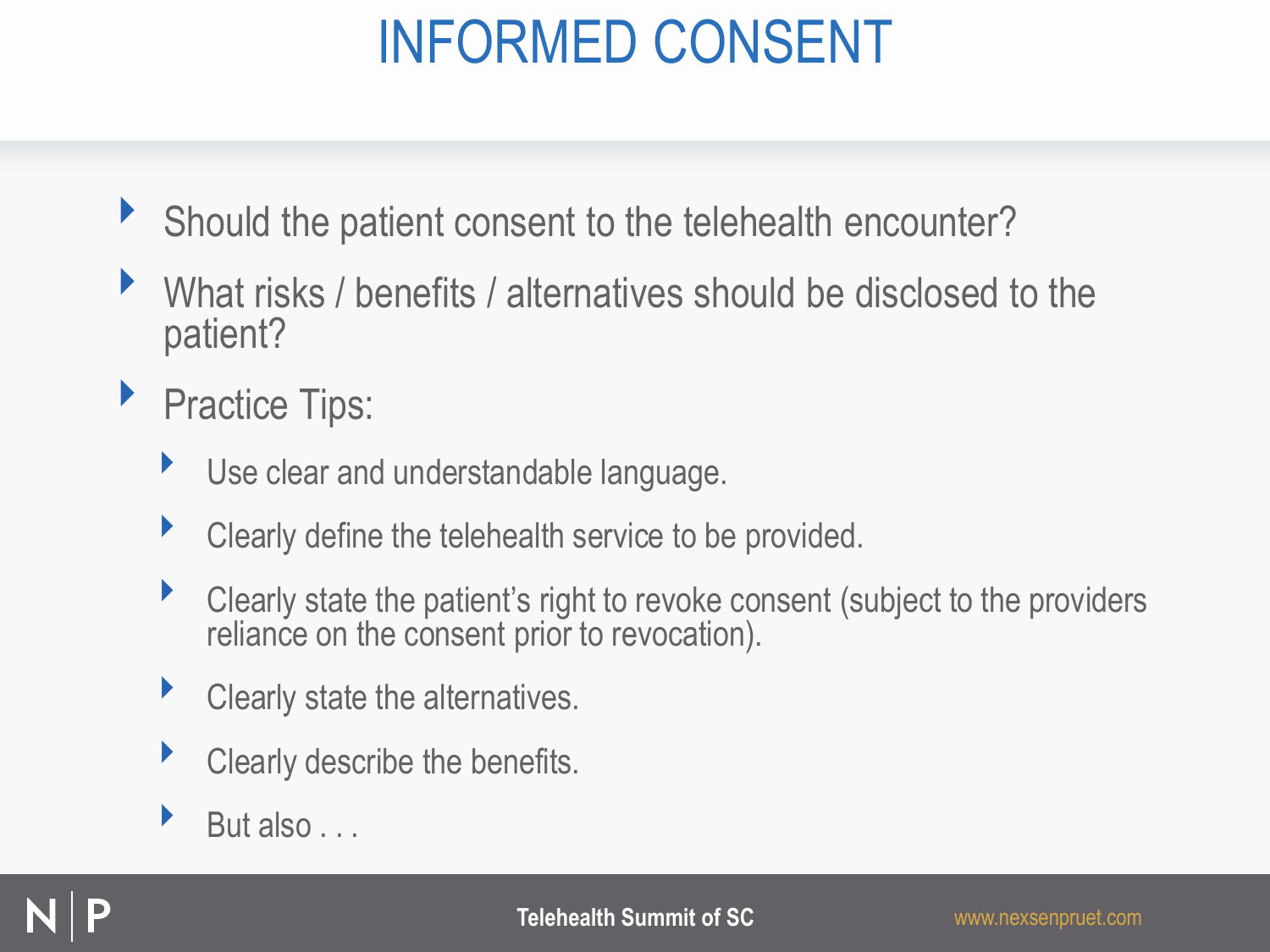# INFORMED CONSENT

- $\triangleright$  Be comprehensive in describing the potential risks:
	- $\blacktriangleright$  Risks in the use of telemedicine technology:
		- ‣ Equipment/technology failure resulting in errors in diagnosis;
		- Security failures (will get to HIPAA!);
		- ‣ Potential for poor data quality;
		- ‣ Limited ability to for the distant provider to examine and provide emergent treatment;
		- ‣ Limited access to information.
- $\blacktriangleright$  Always ask yourself if the patient has the information the patient needs to make an informed decision.

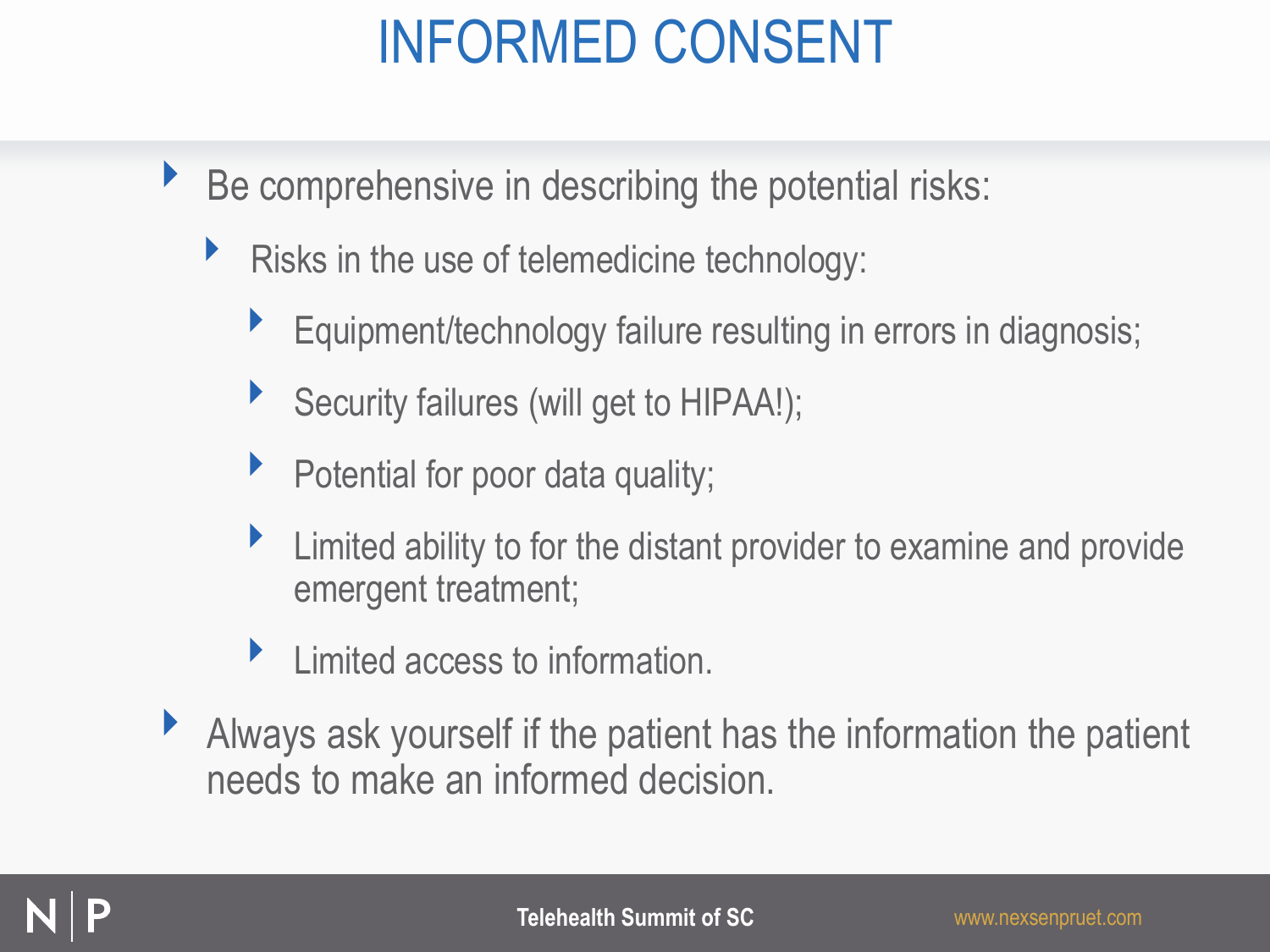# CREDENTIALING

- ▶ The process by which institutions determine whether providers are qualified to practice at that institution.
- Typically required to be "credentialed" at the originating site (where the patient is located) as well as the distant site.
- ▶ Typically requires an application for appointment/request for specific privileges and a review of the competencies of the provider.
- **Typically requires reappointment every 2 years.**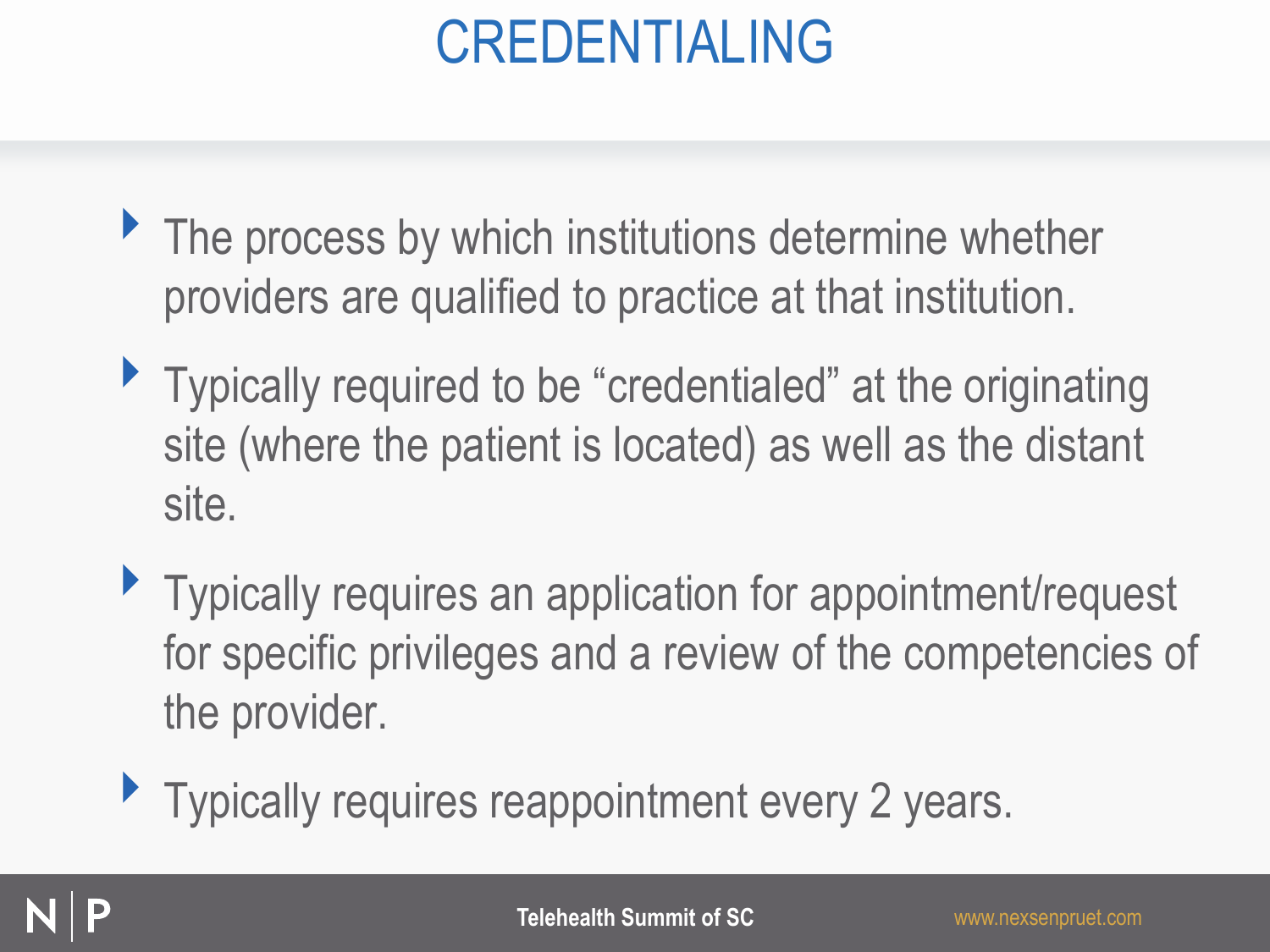- On May 5, 2011, CMS issued its final rule on credentialing telemedicine physicians and practitioners to allow for a streamlined process of credentialing, reducing the burden of credentialing and privileging telemedicine providers.
- ‣ Background:
	- ▶ TJC standards provided for a mechanism whereby a hospital could rely on a distant TJC hospital's credentialing processes to grant telemedicine privileges.
	- Effective July 15, 2010, TJC is no longer specifically referenced under the Medicare/Medicaid "deeming" statute and, because CMS does not approve TJC's standards, hospitals can no longer rely on the TJC's processes.

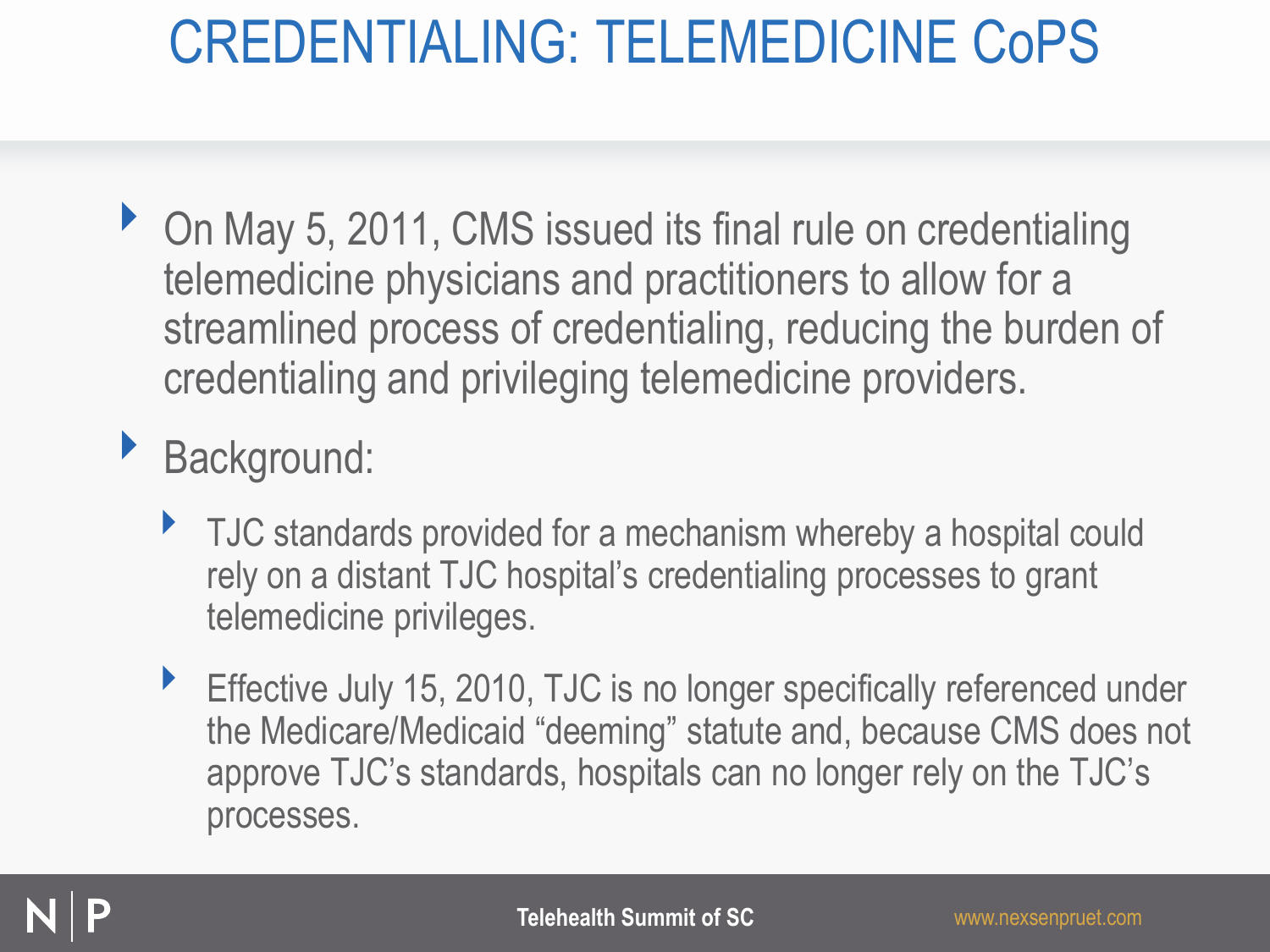- ‣ CMS defines telemedicine in the preamble to the final rule as: "the provision of clinical services to patients by practitioners from a distance via electronic communications."
- ▶ CMS defines telemedicine entity as one that "(1) provides telemedicine services; (2) is not a Medicare-participating hospital (therefore, a non-Medicare participating hospital that provides telemedicine services would be considered a distantsite telemedicine entity also); and (3) provides contracted services in a manner that enables a hospital or CAH using its services to meet all applicable CoPs, particularly those requirements related to the credentialing and privileging of practitioners providing telemedicine services to the patients of a hospital or CAH."

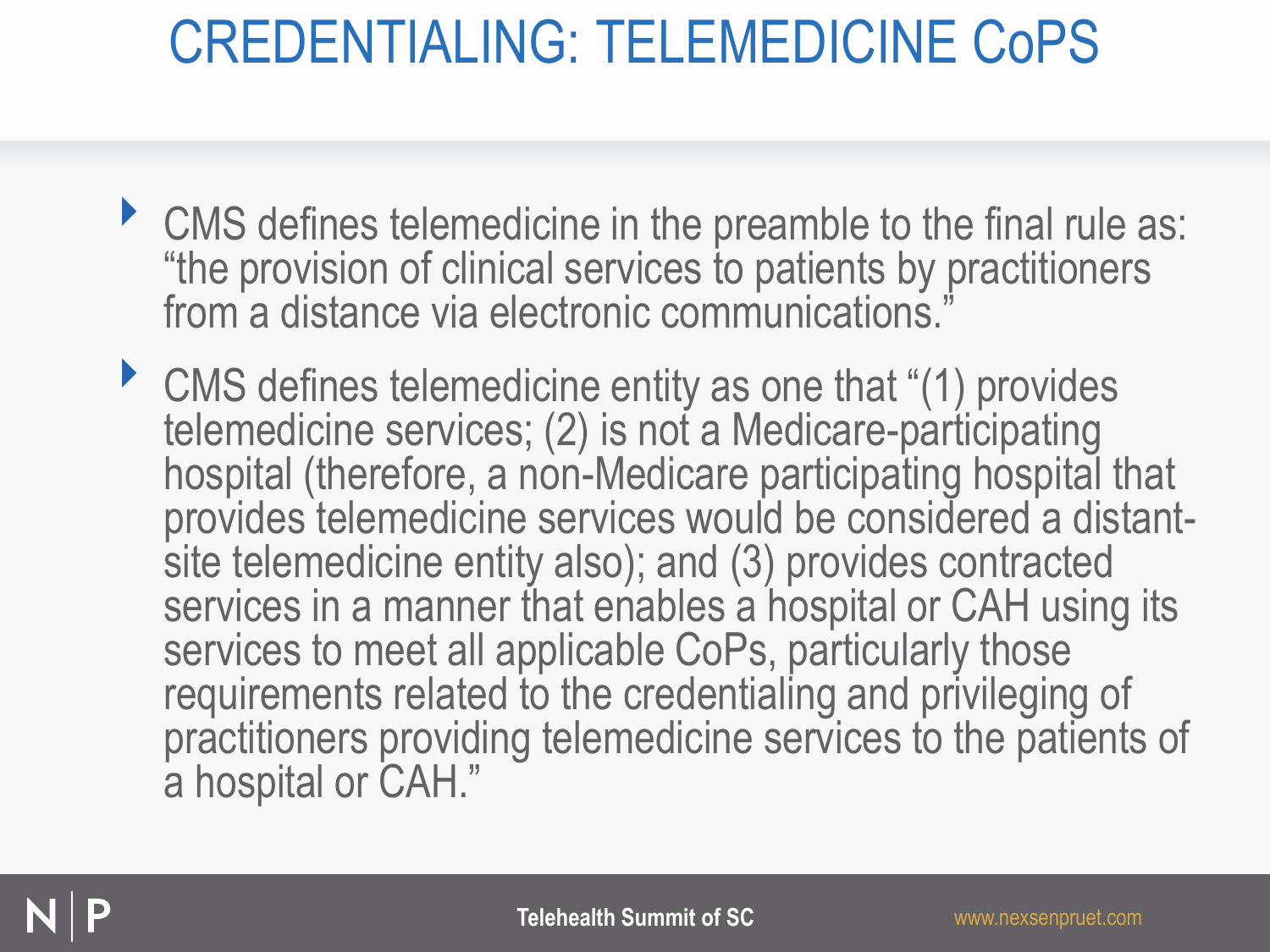#### ▶ 42 C.F.R. § 482.12: Governing body

- ‣ (a)(8) requires that the governing body ensures that there is an agreement with the distant hospital that the provisions of 42 C.F.R. § 482.22(a)(1) – (7) are met for physicians providing telemedicine services.
- ‣ (a)(8) further allows the governing body to, in accordance with 42 C.F.R. § 482.22(a)(3), grant privileges based on its medical staff recommendations that rely on information provided by the distant-site hospital.
- ‣ (a)(9) requires that the governing body ensures that there is an agreement with the distant site telemedicine entity that the provisions of 42 C.F.R. § 482.22(a)(1) – (7) are met for physicians providing telemedicine services.
- ‣ (a)(9) further allows the governing body to, in accordance with 42 C.F.R. § 482.22(a)(4), grant privileges based on its medical staff recommendations that rely on information provided by the distant-site telemedicine entity.

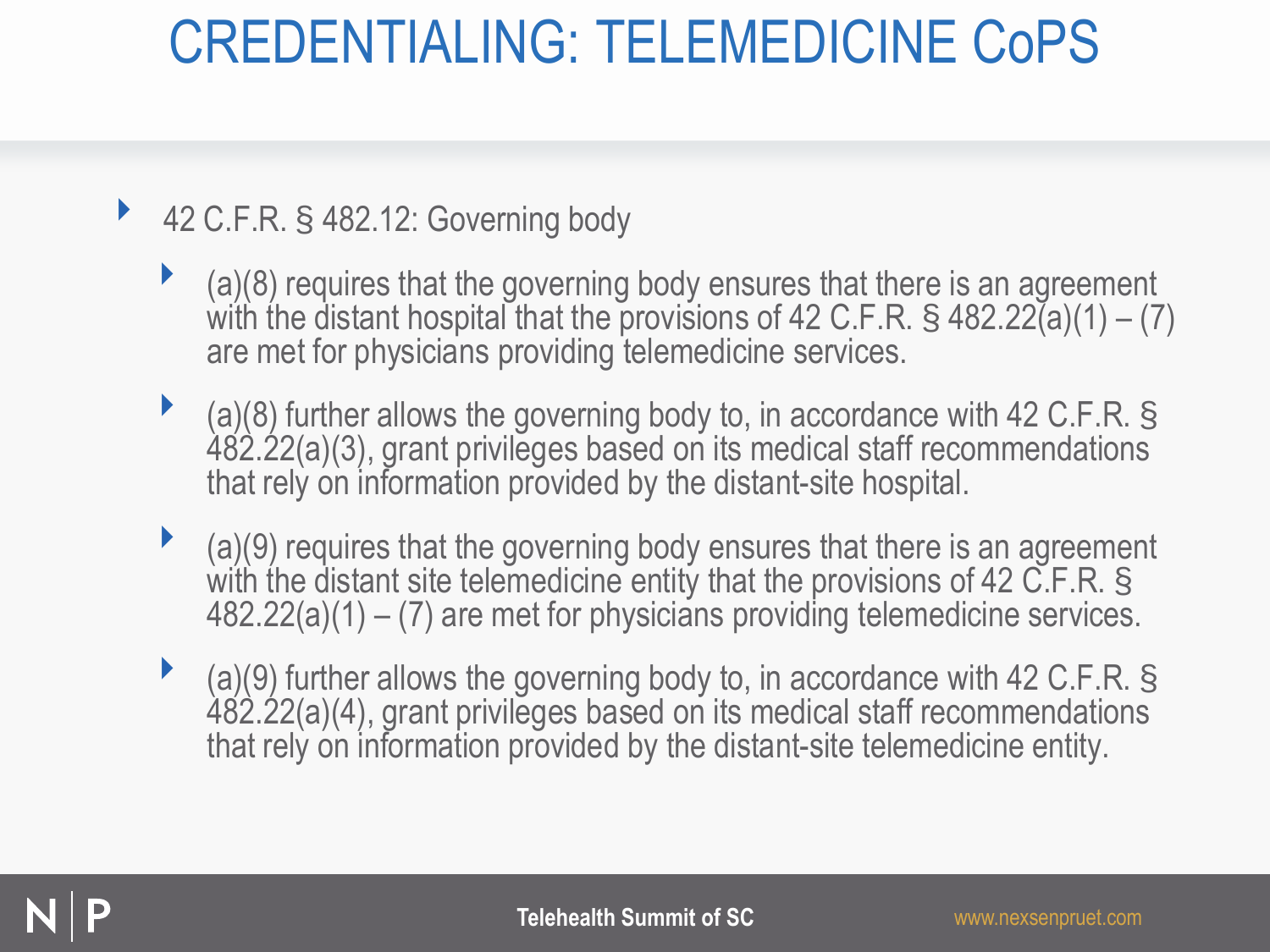#### ‣ 42 C.F.R. § 482.22 Medical Staff:

- ‣ (a)(3) in lieu of traditional credentialing (482.22(a)(1) & (2)), the medical staff may rely on the credentialing and privileging decisions of the distant site hospital when making recommendations on privileges if the hospital's governing body ensures, through its written agreement the following:
	- The distant-site hospital is a Medicare participating hospital
	- ‣ The individual distant-site physician or practitioner is privileged at the distant-site hospital and provides a current list of the distant-site physician or practitioner's privileges at the distant-site hospital.
	- ‣ The individual distant-site physician or practitioner is licensed in the state in which the hospital whose patients are receiving the telemedicine services is located.
	- As to the individual distant-site physician or practitioner, the hospital has evidence of an internal performance review and the distant-site hospital sends the hospital the review for periodic appraisal (must include adverse events and complaints).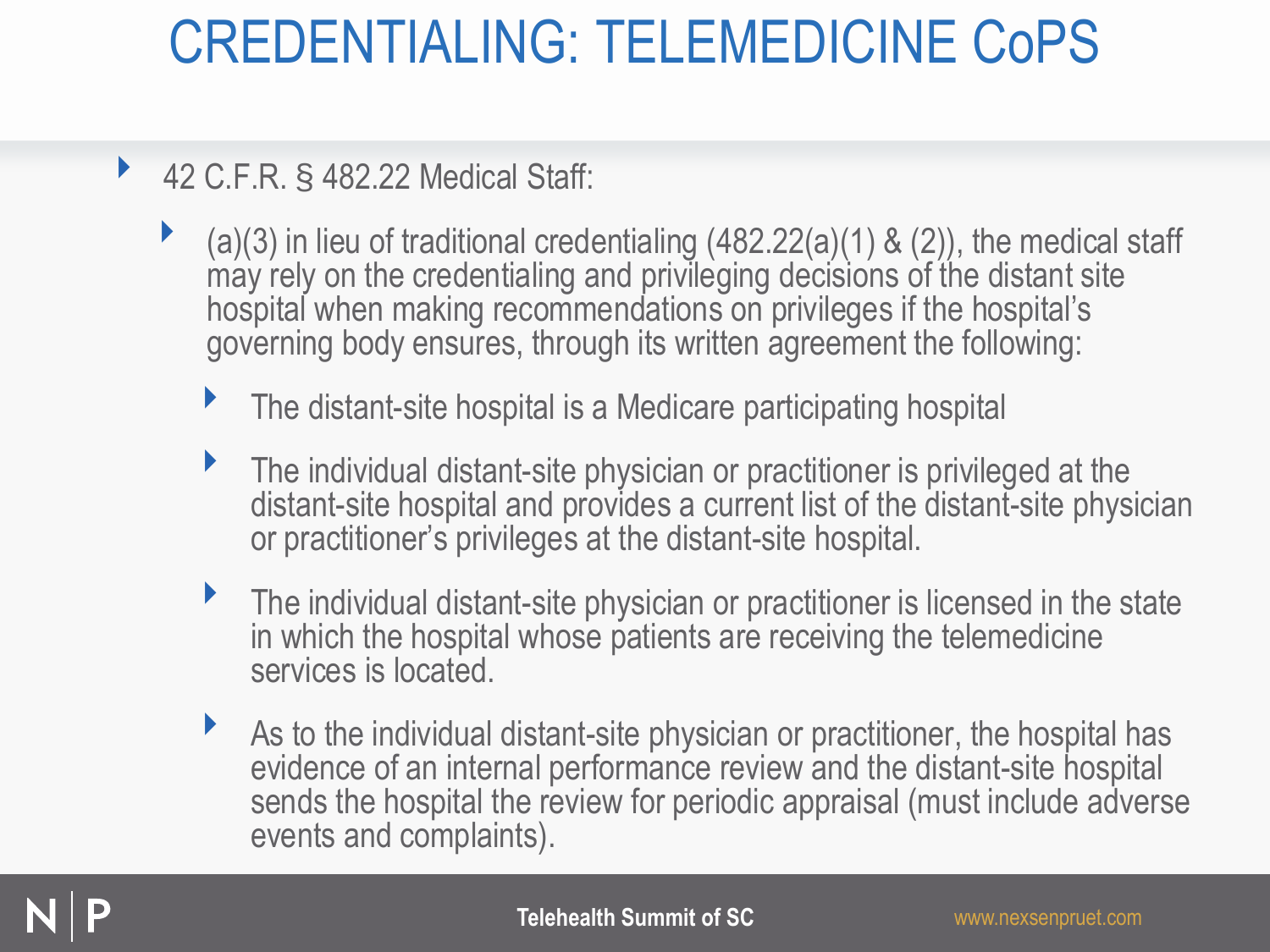- $\blacktriangleright$  (a)(4) in lieu of traditional credentialing (482.22(a)(1) & (2)), the medical staff may rely on the credentialing and privileging decisions of the distant site telemedicine entity when making recommendations on privileges if the hospital's governing body ensures, through its written agreement:
	- ‣ the distant-site telemedicine entity's medical staff credentialing and privileging process and standards at least meet the standards at  $482.12(a)(1) - (7)$  and  $482.22(a)(1) - (2)$ .
	- ‣ The individual distant-site physician or practitioner is privileged at the distant-site telemedicine entity and provides a current list of the distant-site physician or practitioner's privileges at the distant-site telemedicine entity.
	- ‣ The individual distant-site physician or practitioner is licensed in the state in which the hospital whose patients are receiving the telemedicine services is located.
	- ‣ As to the individual distant-site physician or practitioner, the hospital has evidence of an internal performance review and the distant-site telemedicine entity sends the hospital the review for periodic appraisal (must include adverse events and complaints)

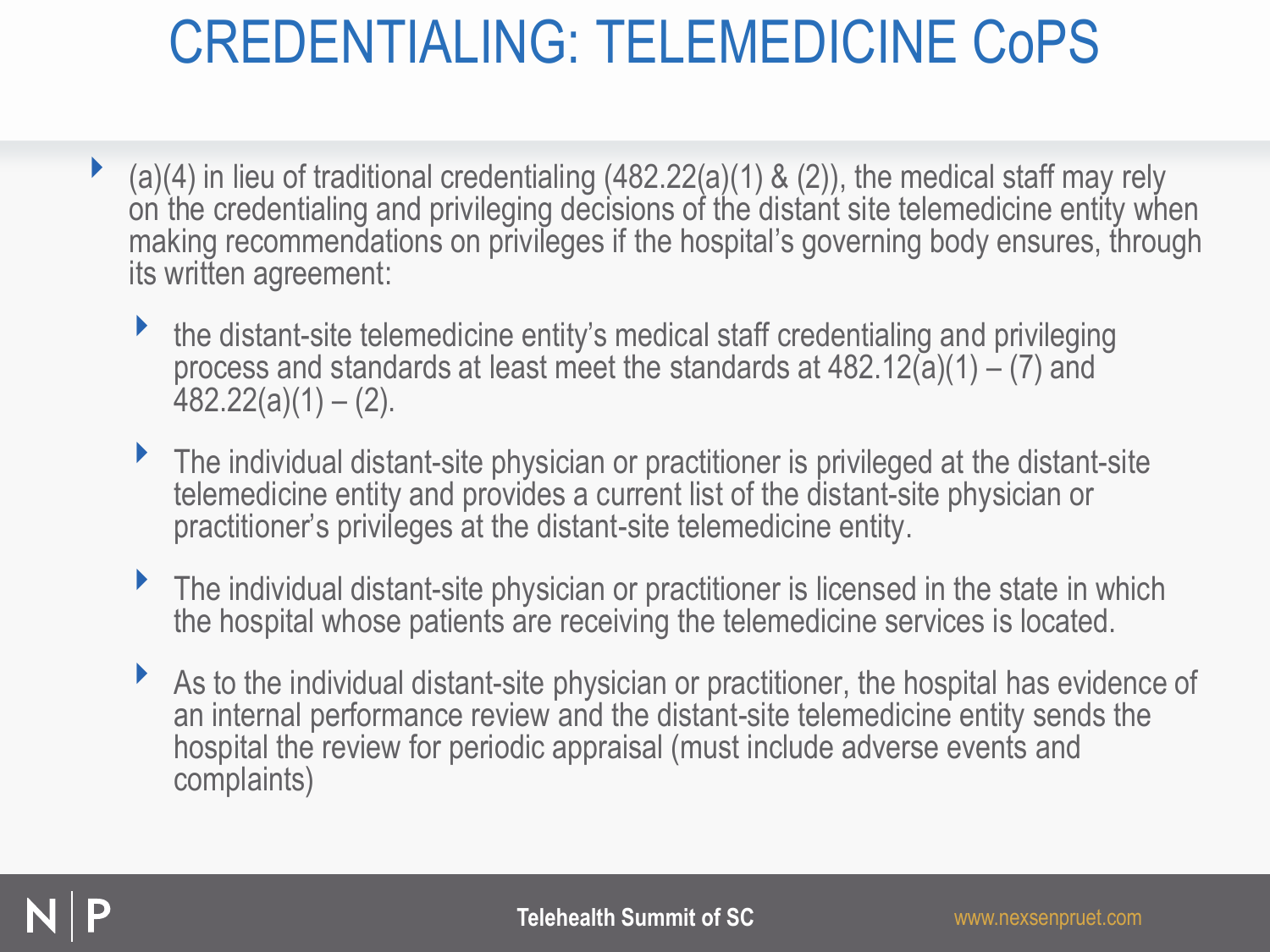- ▶ § 482.22(c)(6): Requires that the hospital's medical staff bylaws include criteria for determining privileges and a procedure for applying the criteria to individuals requesting privileges.
- ‣ Nearly identical provisions are added to 485.616 related to CAHS.
	- ‣ One additional provision exists for CAHs: CAH's are required to contract only with "one or more Medicare-participating providers in order to furnish other services to its patients. § 485.635(c)(5) provides an exception to this requirement to allow CAHs to contract with non-Medicare participating telemedicine providers.

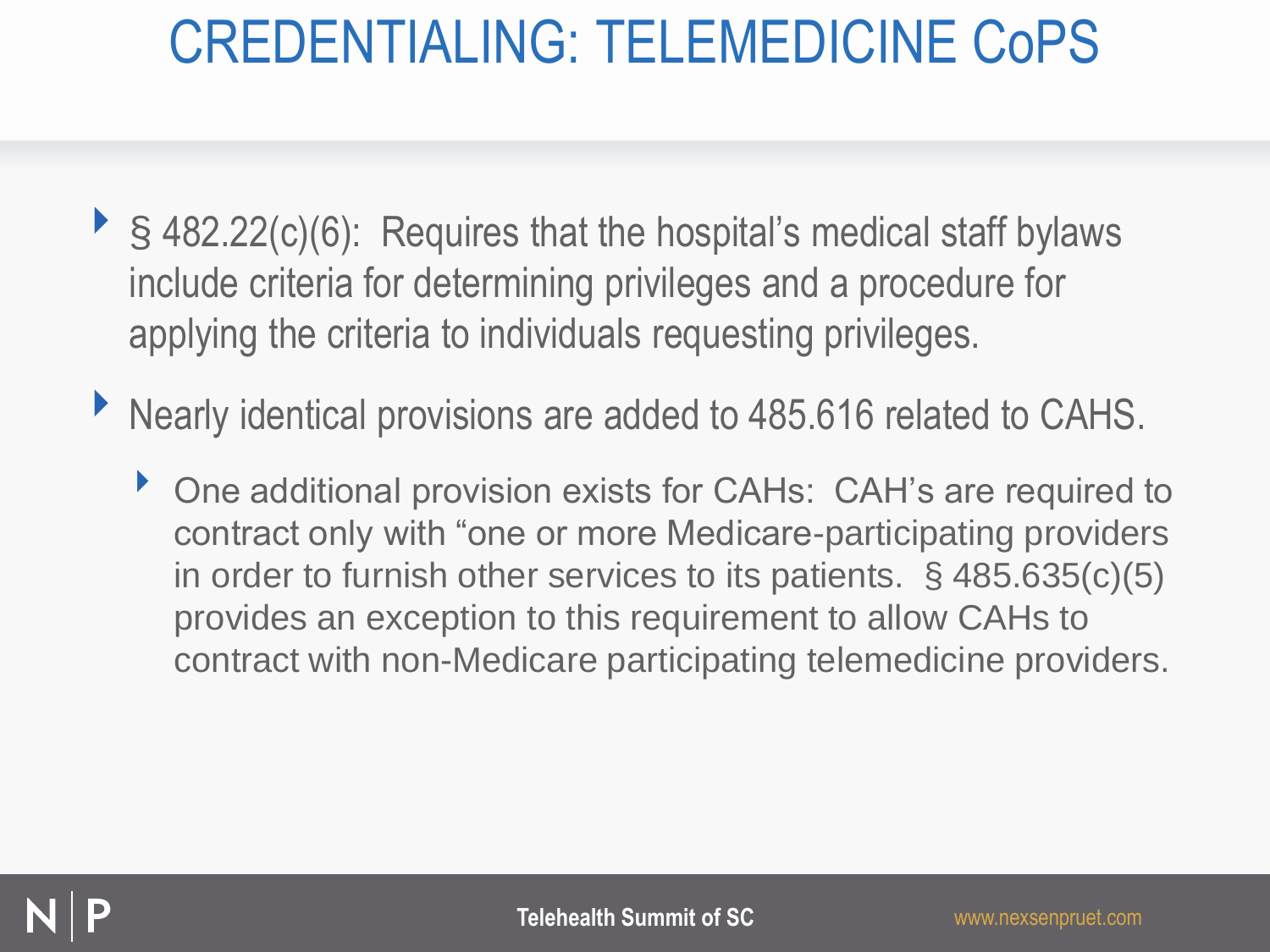#### TELEMEDICINE CoPS: "TO DO" LIST

- ▶ The Medical Staff Bylaws must be amended to include:
	- ‣ criteria for determining telemedicine privileges; and
	- $\blacktriangleright$  a procedure for applying the criteria to individuals requesting privileges. See § 482.22(c)(6).
- ▶ Need to develop/enter into agreements with telemedicine providers.

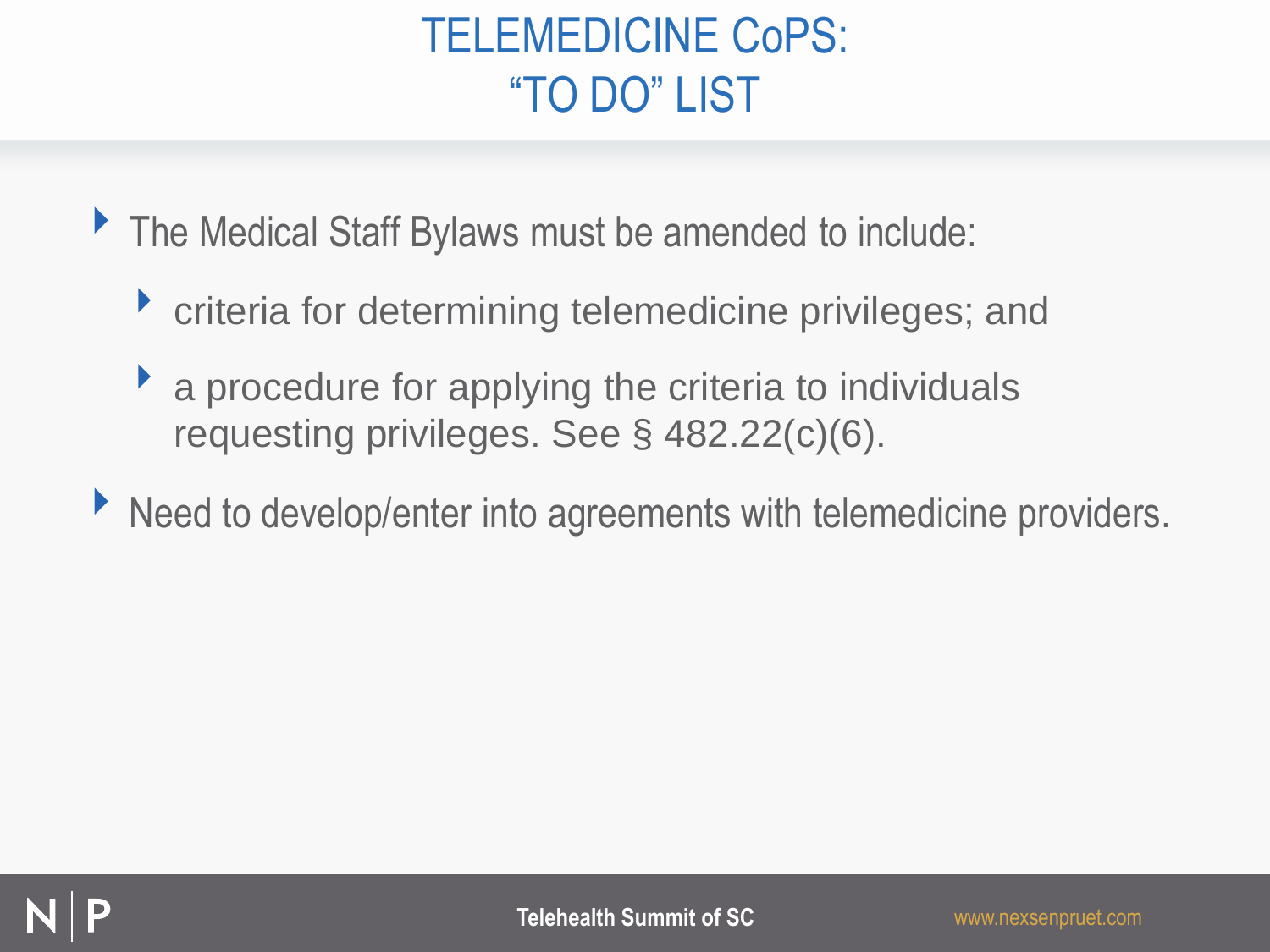#### CREDENTIALING: TELEMEDICINE CoPS: PRACTICAL QUESTIONS AND OPEN ISSUES

- ‣ Distinguishes the "curbside consult" between distant physicians and practitioners . . . But this could create confusion.
- What if the distant-site has significantly different privileges lists than the hospital?
- ‣ What if there are significantly different Medical Staff privileging requirements? (e.g., Board Certification requirements; malpractice coverage limits)
- ▶ Should you ask for a copy of the distant-site Medical Staff Bylaws?
- ‣ Should the hospital agree to provide peer review information to the distantsite hospital/telemedicine provider?
- ▶ Consider risk management issues: how would this "play" in light of an allegation of negligent credentialing?

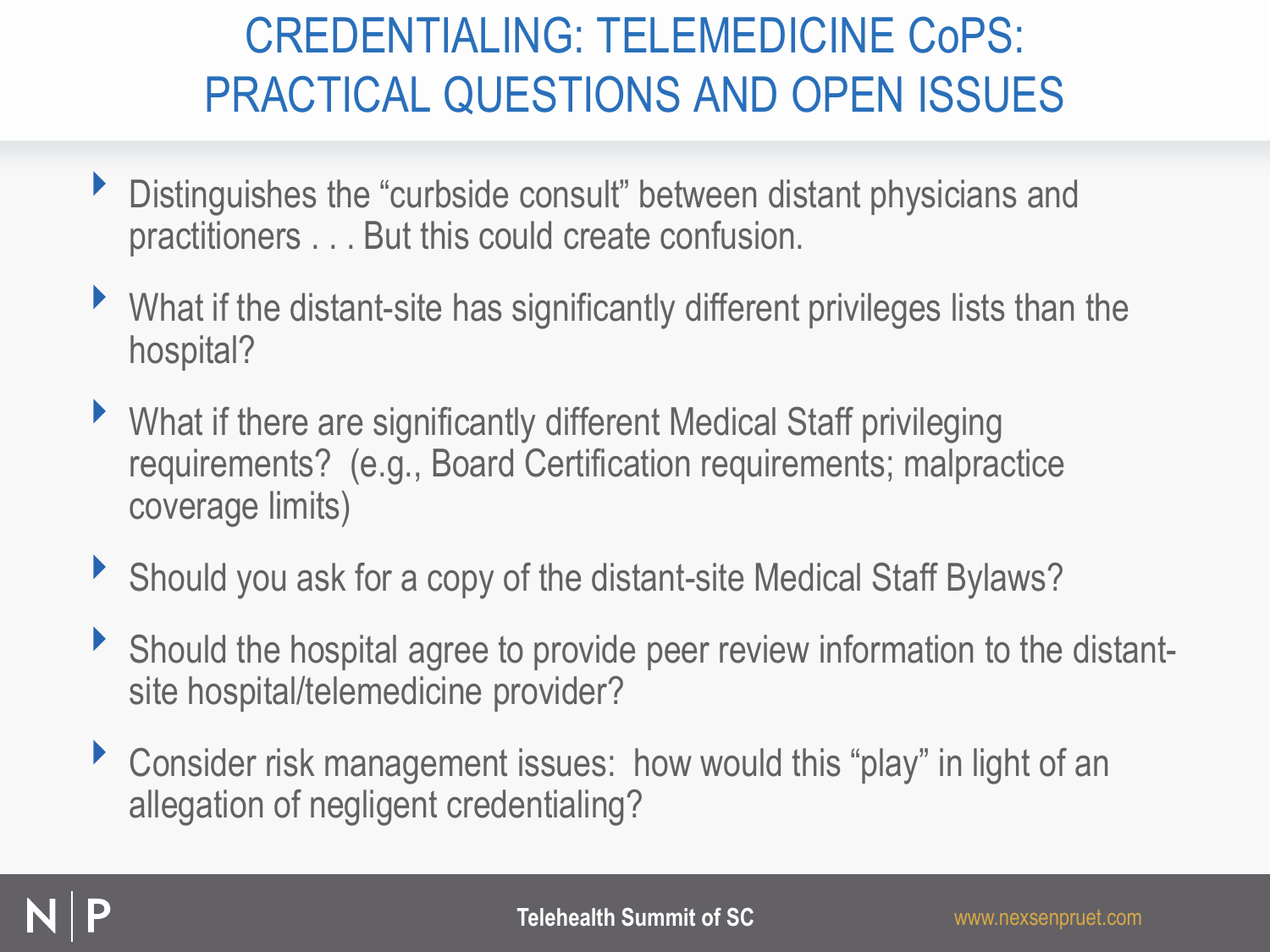- ‣ To establish a cause of action for medical malpractice, the plaintiff must prove the following facts by a preponderance of the evidence:
- ‣ (1) The presence of a doctor-patient relationship between the parties;
- ‣ (2) Recognized and *generally accepted standards, practices, and procedures* which are exercised by competent physicians in the same branch of medicine under similar circumstances;
- ‣ (3) The medical or health professional's negligence, *deviating from generally accepted standards, practices, and procedures*;
- ‣ (4) Such negligence being a proximate cause of the plaintiff's injury; and
- ‣ (5) An injury to the plaintiff. Brouwer v. Sisters of Charity Providence Hospitals, --- S.E.2d ----, 2014 WL 3844059, (S.C. 2014).

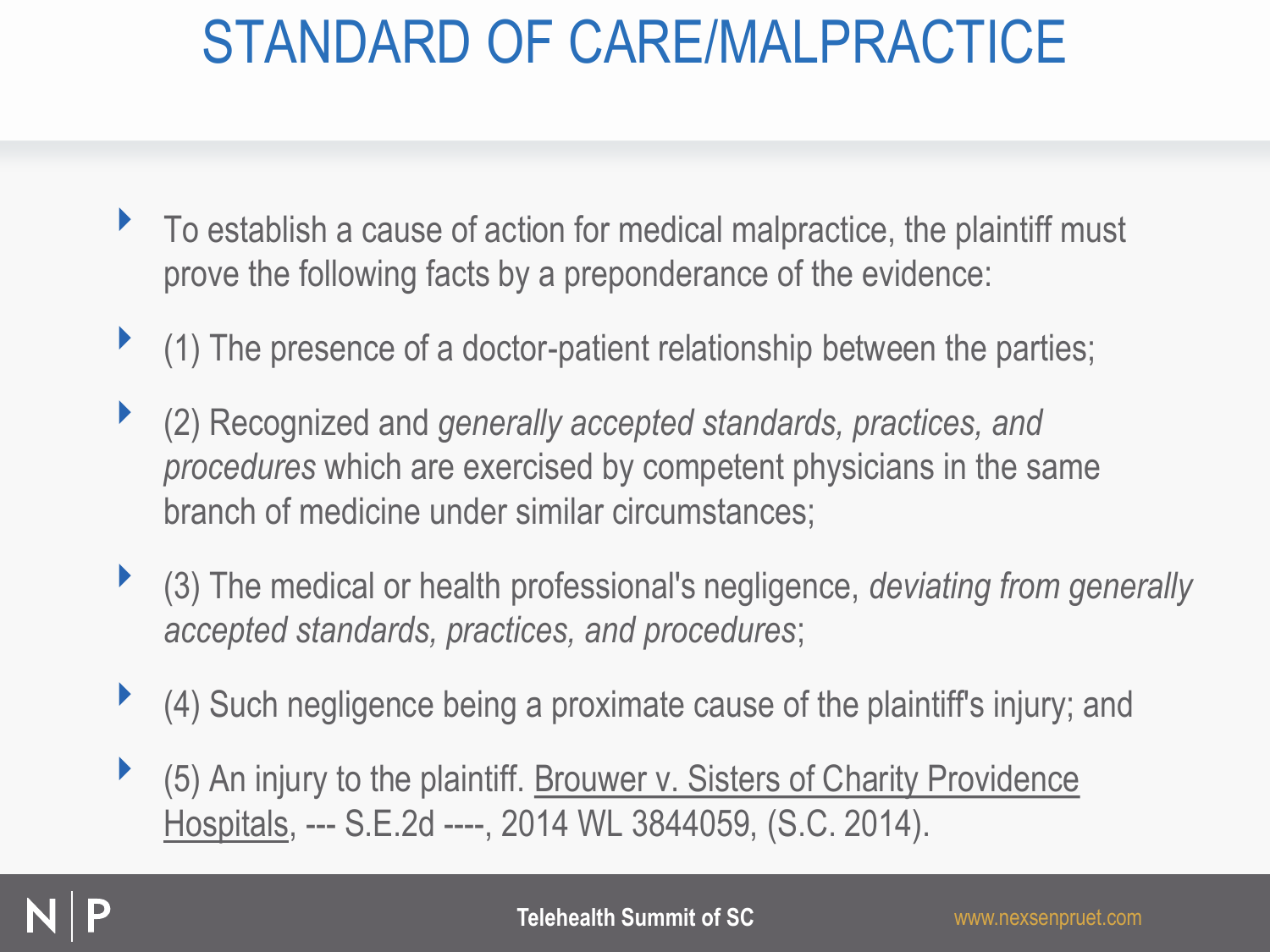- Local v. National standard of care
- In South Carolina, "[t]he degree of care which must be observed is . . . that of an average, competent practitioner acting in the same or similar circumstances." King v. Williams, 279 S.E.2d 618 (S.C. 1981). Abandoned the locality rule.
- What is the standard of care for telemedicine/telehealth?
- Varies:
	- $\blacktriangleright$  From state to state;
	- By type of medical practice;
	- ▶ Dicta: "The best philosophy and approach to telemedicine is that the same standards of care and protocols applicable to more traditional forms of medicine exist with telemedicine. The physician-patient relationship and interaction are the same. The process should be the same as if the patient were in the room with the doctor." U.S. v. Rodriguez, 532 F.Supp. 2<sup>nd</sup> 316, 327 (2007).

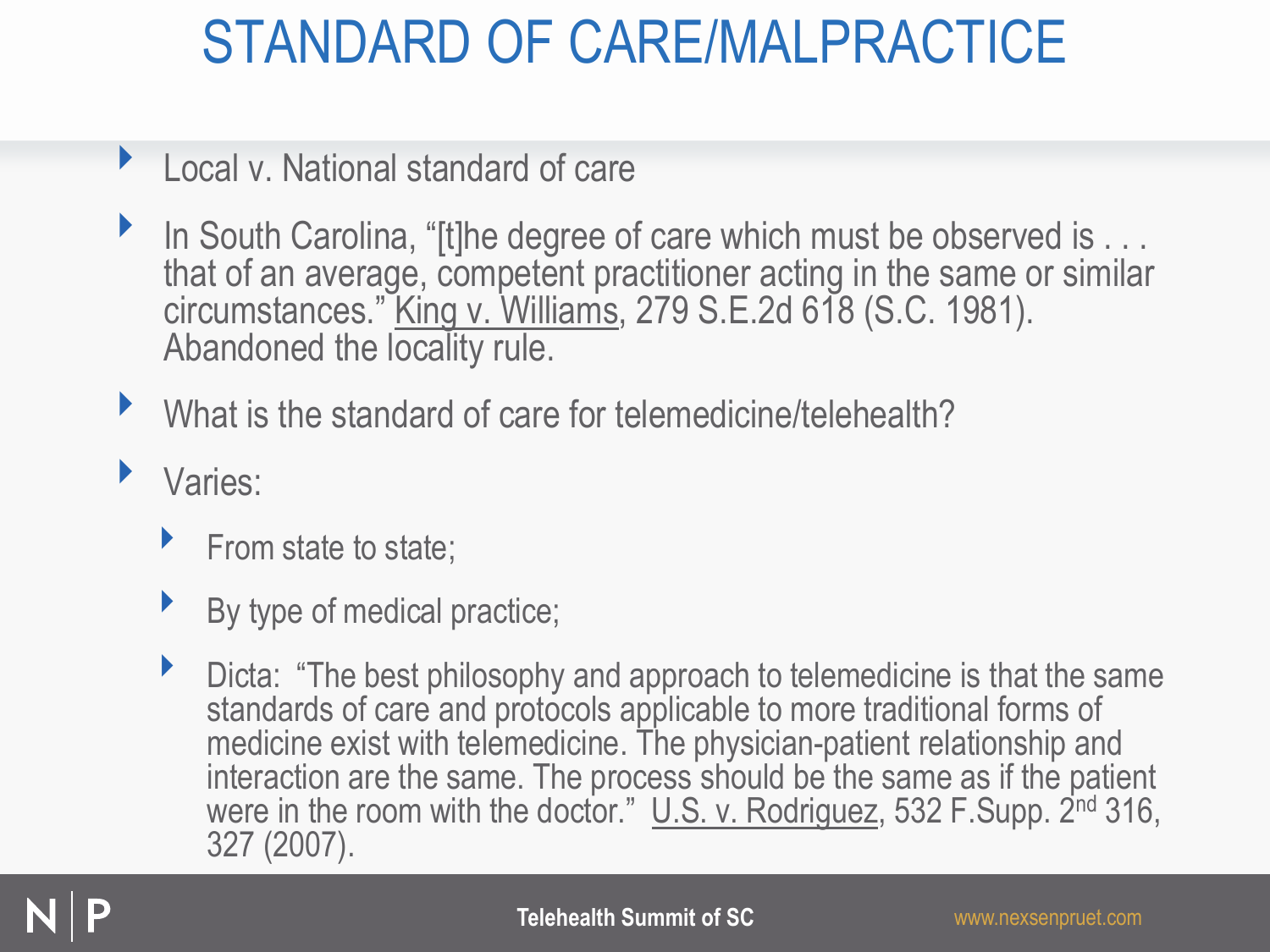- ▶ April 26, 2014: Federation of State Medical Boards adopted policy guidelines for safe practice of telemedicine.
- Key provisions:
	- ‣ "Standards of care that protect patients during in-person medical interactions apply equally to medical care delivered electronically.
	- **•** Providers using telemedicine should establish a credible 'patient-physician relationship' and ensure that their patients are properly evaluated and treated.
	- ‣ Providers should adhere to well-established principles guiding privacy and security of records, informed consent, safe prescribing and other key areas of medical practice."
- Advise that you review the guidelines at:

http://www.fsmb.org/Media/Default/PDF/FSMB/Advocacy/FSMB\_Teleme dicine\_Policy.pdf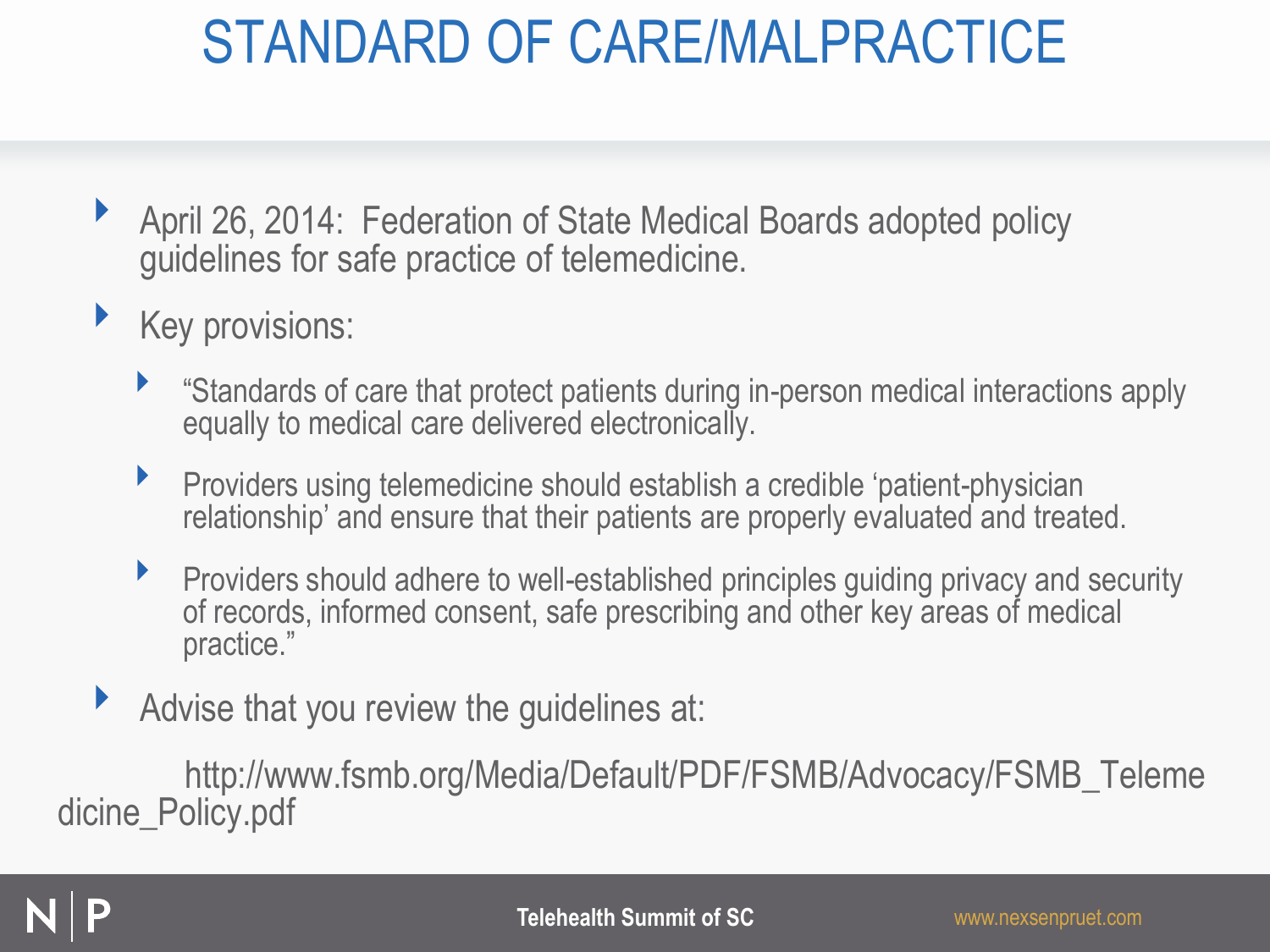- ‣ Recommendations:
	- Understand the standard of care for your type of practice;
	- **Consult your specific professional board;**
	- **Consult your certification boards;**
	- **Consult your national associations;**
	- ‣ Consult AHRQ standards:

http://www.innovations.ahrq.gov/content.aspx?id=2847

- ▶ Consult your accreditation bodies (TJC; DNV; etc.);
- ‣ Consult the American Telemedicine Association:

http://www.americantelemed.org/resources/standards/ata-standards-guidelines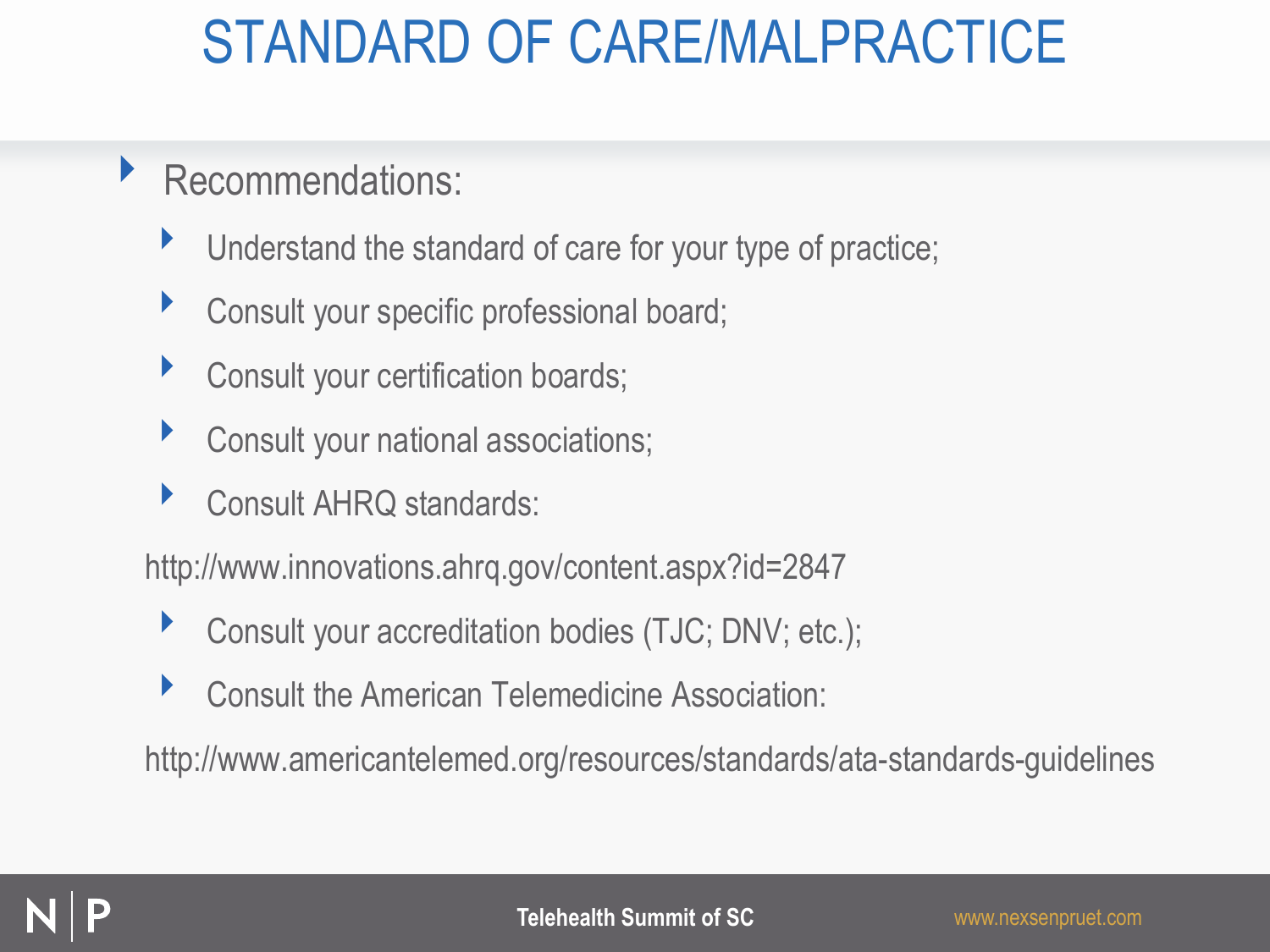# PATIENT CONFIDENTIALITY/HIPAA

- ▶ Every State and Federal law that protects the confidentiality, privacy and security of protected health information that is created in a face-to-face encounter apply to virtual encounters.
- ‣ Most notable:
	- ▶ Privacy Rule: A Covered Entity is required to provide administrative, physical and technical safeguards to protect the privacy of PHI. 45 C.F.R. §164.530
	- ▶ Security Rule: A Covered Entity is required to implement policies and procedures to protect the integrity, confidentiality, and availability of e-PHI. 45 C.F.R. Part 164, Subpart C.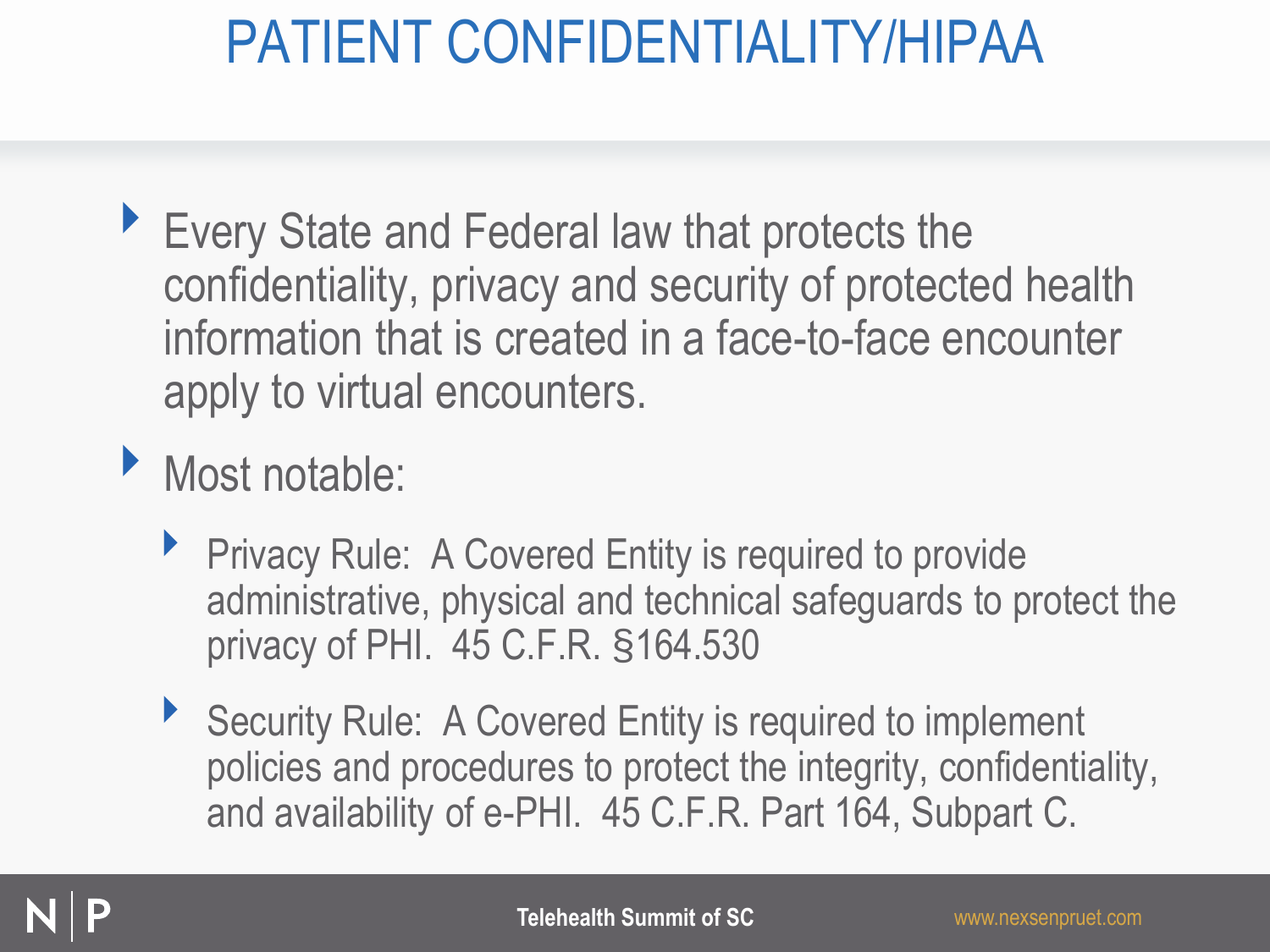# PATIENT CONFIDENTIALITY/HIPAA

- ‣ Examples of issues with Telemedicine/Telehealth can create increased risk exposure:
	- Interoperability in cooperating locations' systems could increase risks (breach; medical errors);
	- **Interruptions in connectivity mid-examination/procedure;**
	- ‣ Differences in operational procedures and technology implementations could increase risk exposure
	- **Treatment could be viewed by unauthorized individuals without patient** knowledge or permission
	- Electronic communications could be hacked by unauthorized individuals
	- ▶ Locally stored PHI could be accessed or altered by people with system-level privileges.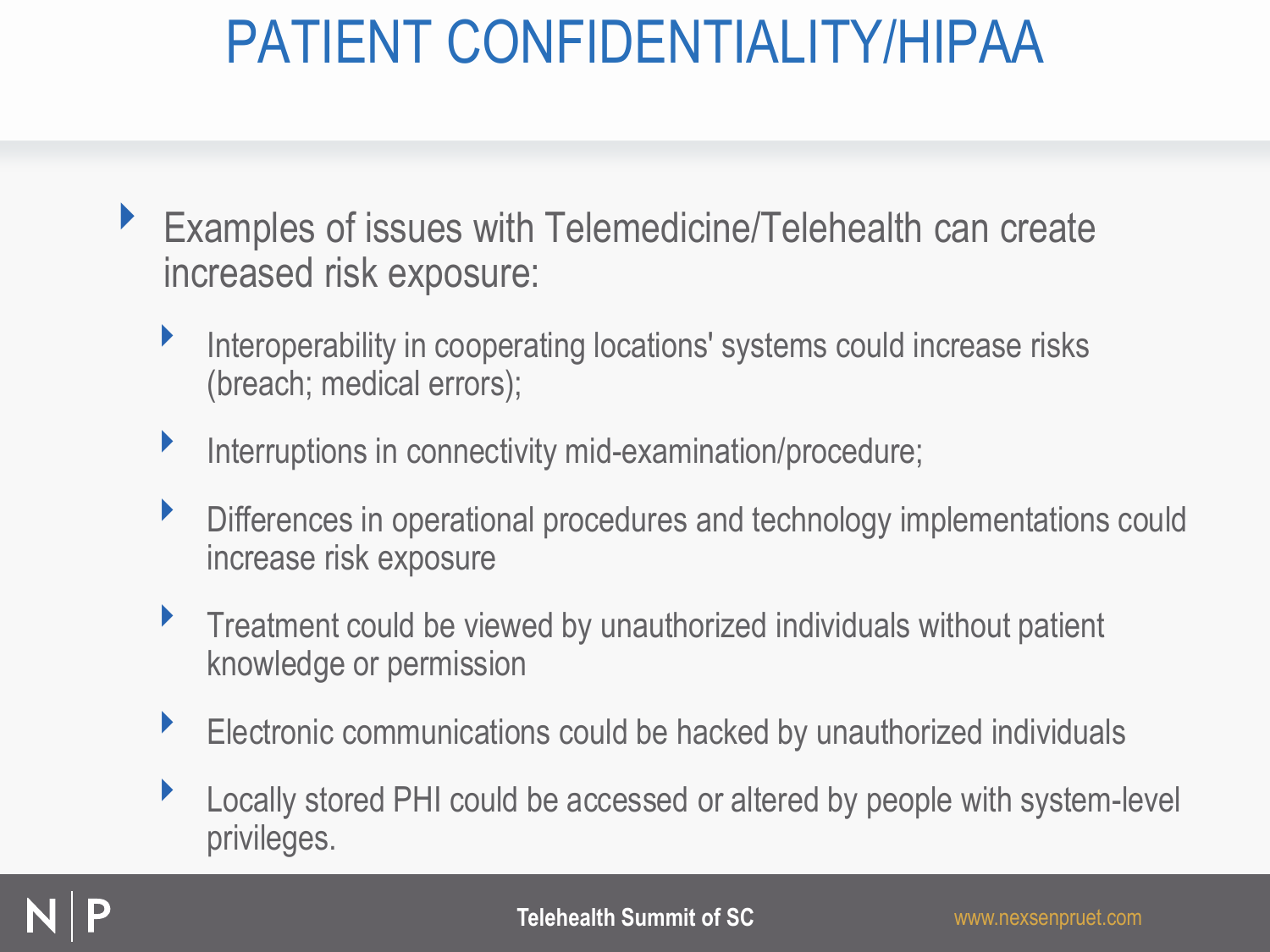# PATIENT CONFIDENTIALITY/HIPAA

- ▶ Recommendations:
	- Foster a strong culture related to the privacy & security of PHI;
	- Be sure your cooperative providers also have similar cultures;
	- $\blacktriangleright$  Encrypt (data in transmission and at rest);
	- Work with your cooperative providers to address interoperability issues up front;
	- ‣ Coordinate operational policies and procedures with your cooperative providers;
	- ‣ Conduct a thorough risk assessment to identify vulnerabilities, both internal and external threats to the system;
	- ▶ Conduct a review of your HIPAA Privacy and Security Standards to address new issues;
	- Be sure your insurance carriers (GL & Cyber) cover telemedicine practice; and
	- ‣ Distant site providers: Remember to provide the patient with your Notice of Privacy Practices!!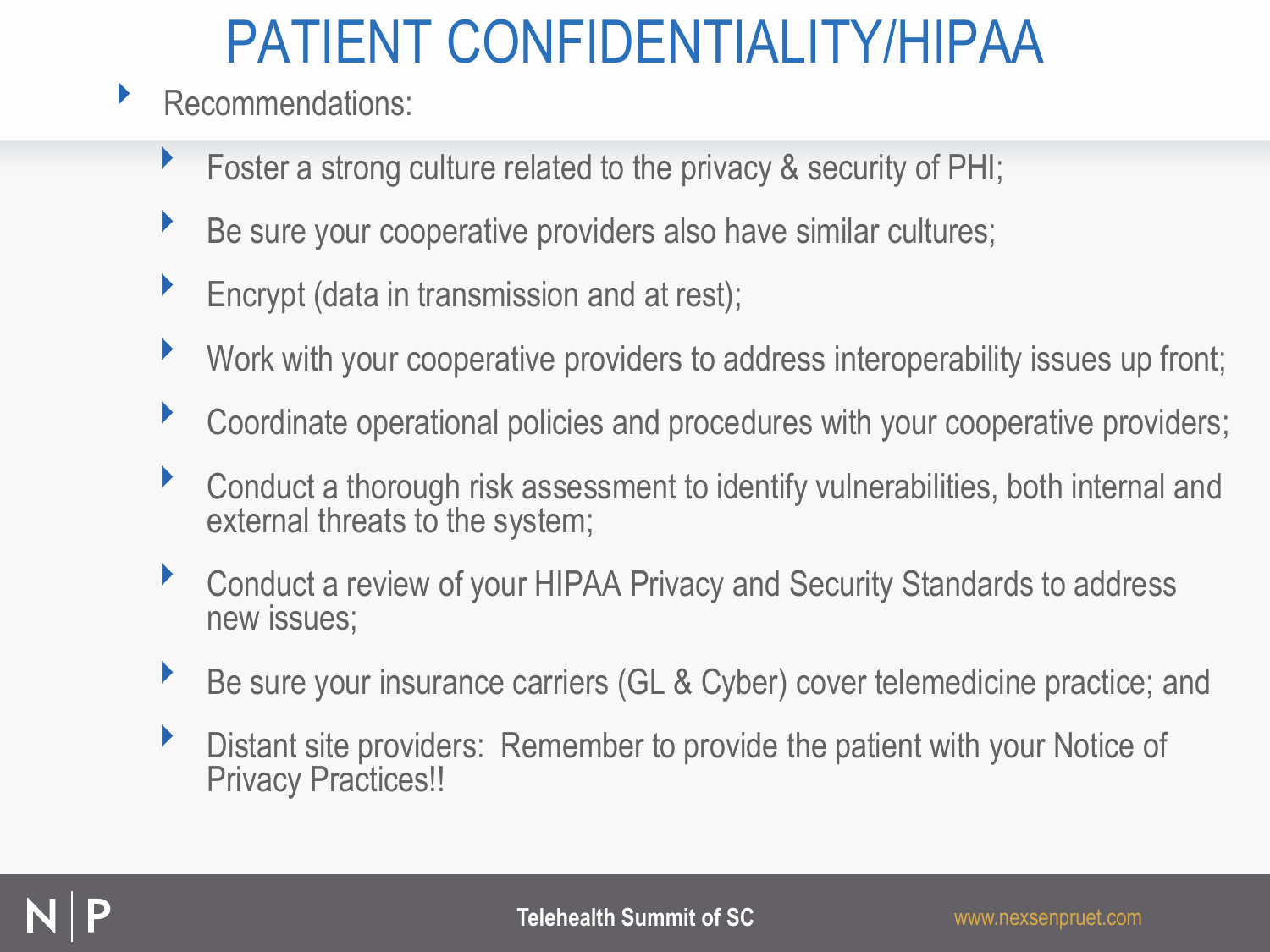- "The Secretary shall pay for telehealth services that are furnished via a telecommunications system by a physician (as defined in section 1395x(r) of this title) or a practitioner (described in section 1395u(b)(18)(C) of this title) to an eligible telehealth individual enrolled under this part notwithstanding that the individual physician or practitioner providing the telehealth service is not at the same location as the beneficiary." 42 U.S.C.A. § 1395m(m)
- ‣ Payment:
	- **EXECT** Distant site: The Secretary shall pay to a physician or practitioner located at a distant site that furnishes a telehealth service to an eligible telehealth individual an amount equal to the amount that such physician or practitioner would have been paid under this subchapter had such service been furnished without the use of a telecommunications system.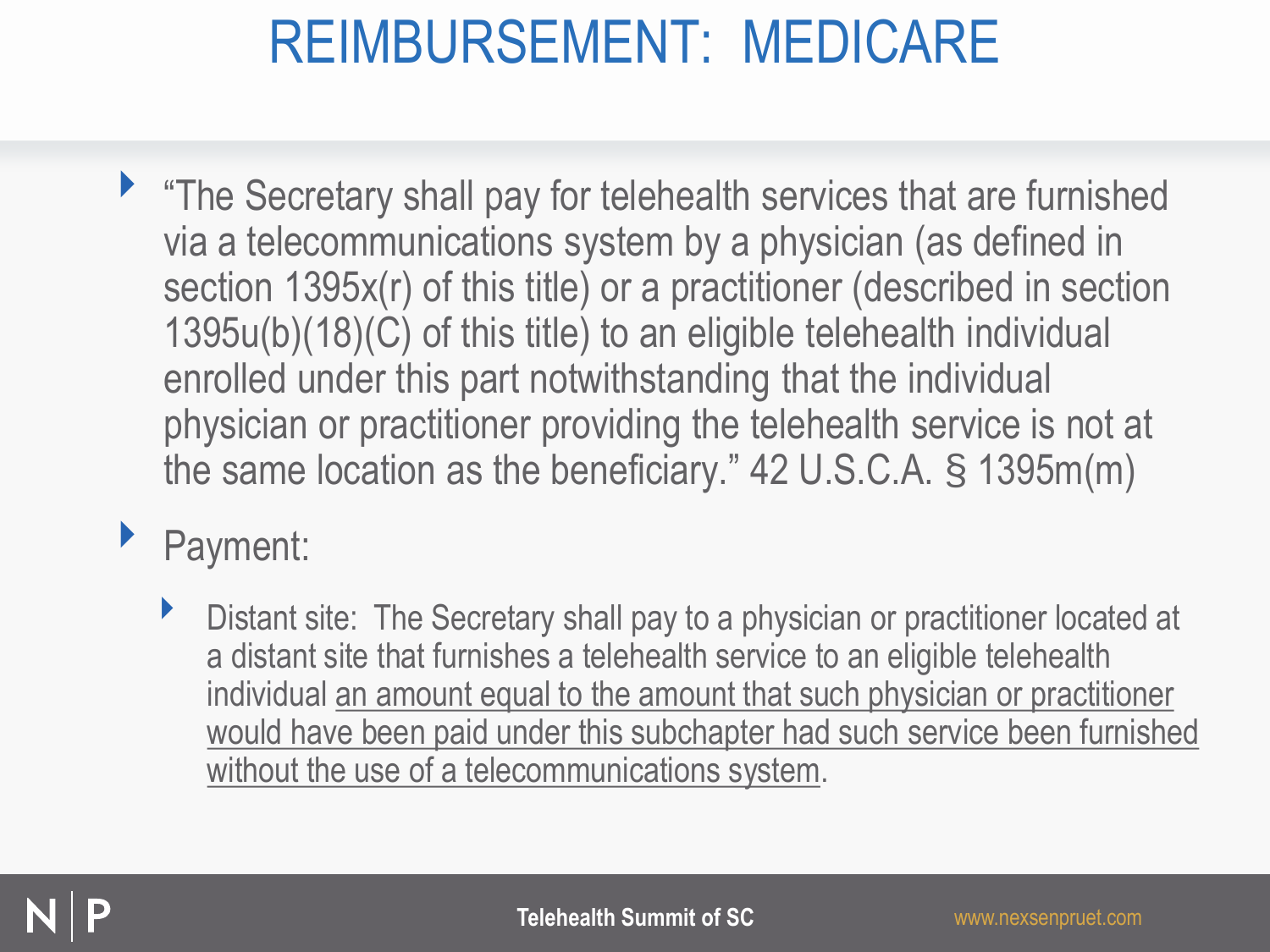#### ‣ Payment:

- $\blacktriangleright$  Facility fee for the originating site:
	- With respect to a telehealth service, subject to section  $1395I(a)(1)(U)$  of this title, [be 80 percent of the lesser of the actual charge or the amounts specified in such section] there shall be paid to the originating site a facility fee equal to– after 2002, the facility fee for the preceding year increased by the percentage increase in the MEI (as defined in section 1395u(i)(3) of this title) [%age increase in the Medicare economic index applicable for that year] for such year.
- ▶ No requirement for there to be a physician at the originating site (see next slides for limits on what can be an "originating site").

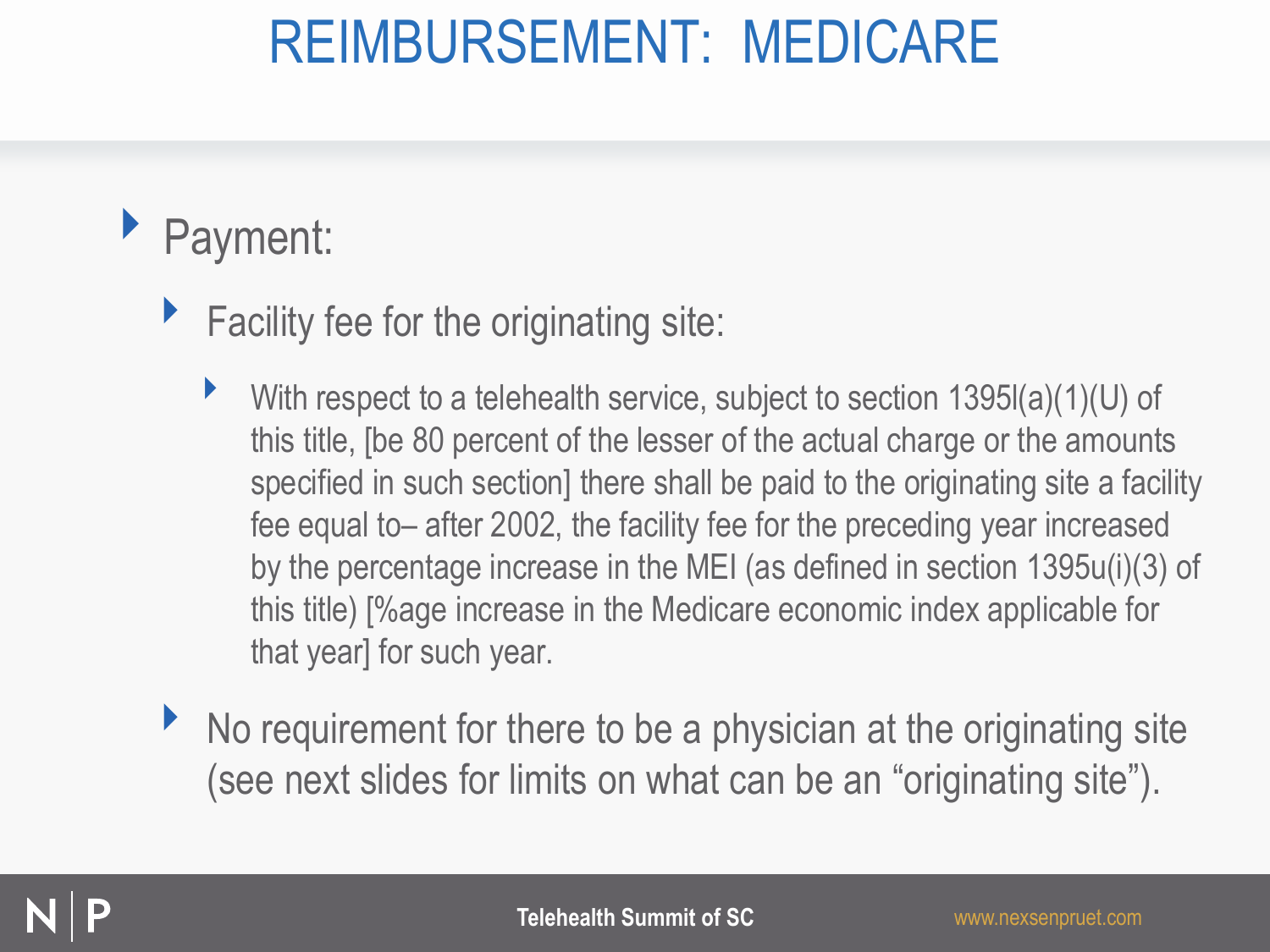- ‣ Limits on:
	- $\blacktriangleright$  Location of the patient (rural primarily);
	- ‣ Type of provider (physician or practitioner [PA, NP, CNS, CRNA, CNMW, Clinical SW, Clinical Psychologist; RD];
	- ▶ Type of facility (Physician office; CAH; RHC; FQHC; Hospital; Hospital based renal dialysis center; SNF; Community Mental Health Center);
	- ‣ Type of services (updated annually).
- ▶ See also:
	- ‣ 42 C.F.R. § 410.78 Telehealth Services
	- ‣ 42 C.F.R. § 414.65 Payment for Telehealth Services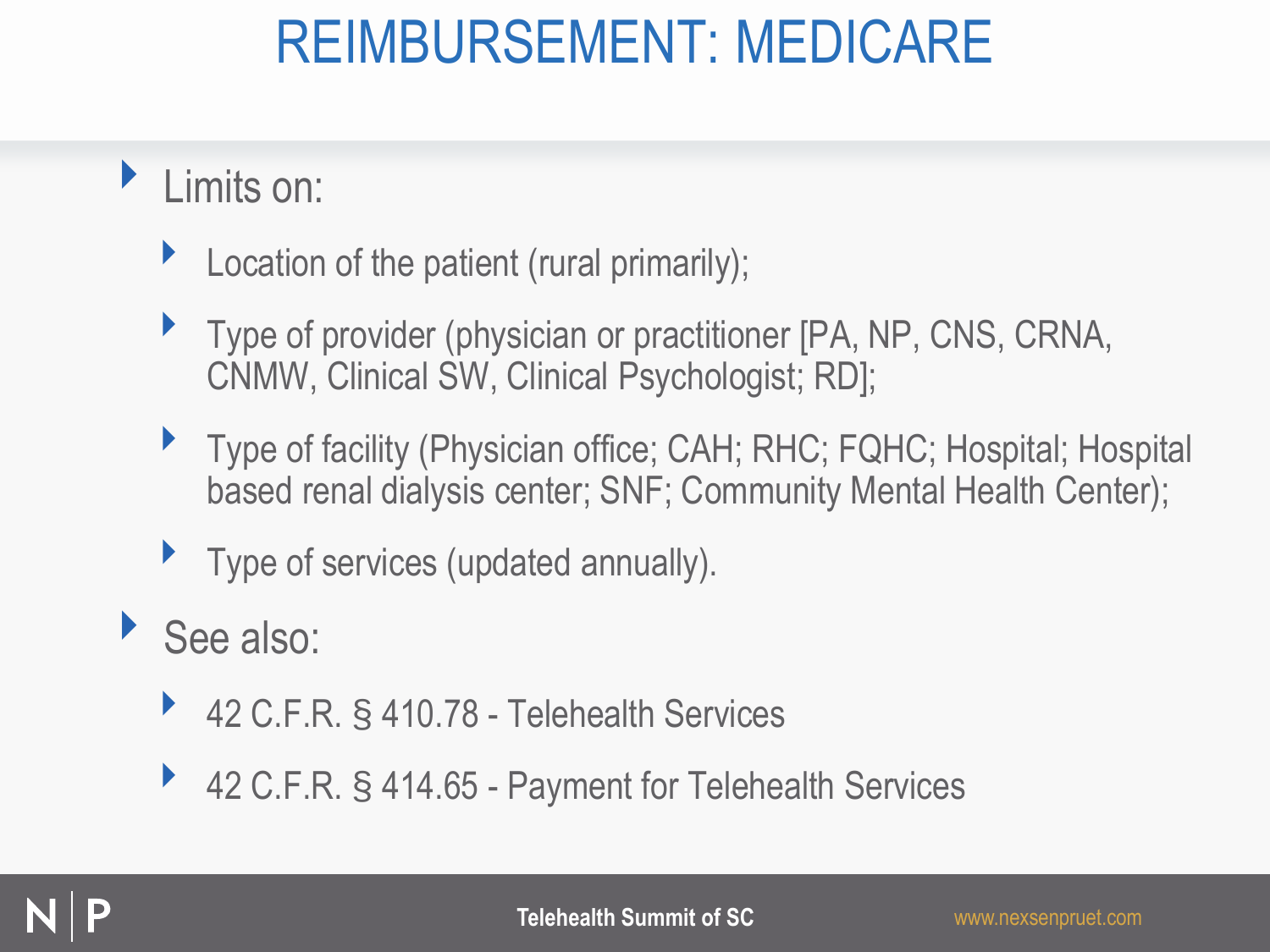- ‣ South Carolina Medicaid does reimburse for telemedicine:
- ‣ Physicians, Laboratories, and Other Medical Professionals Provider Manual :
- ‣ Telemedicine includes consultation, diagnostic, and treatment services. Telemedicine as a service delivery option, in some cases, can provide beneficiaries with increased access to specialists, better continuity of care, and eliminate the hardship of traveling extended distances.
- ‣ Covered referring sites (where the patient is located)
	- $\blacktriangleright$  The office of a physician or practitioner; Hospital (Inpatient and Outpatient); RHC; FQHC; Community Mental Health Centers.
- ‣ Providers: Physicians and NPs.
- ‣ Covered services include consultation, office visits, individual psychotherapy, pharmacologic management, and psychiatric diagnostic interview examinations and testing, delivered via a telecommunication system.
- ‣ A licensed physician and/or nurse practitioner are the only providers of telepsychiatry services.

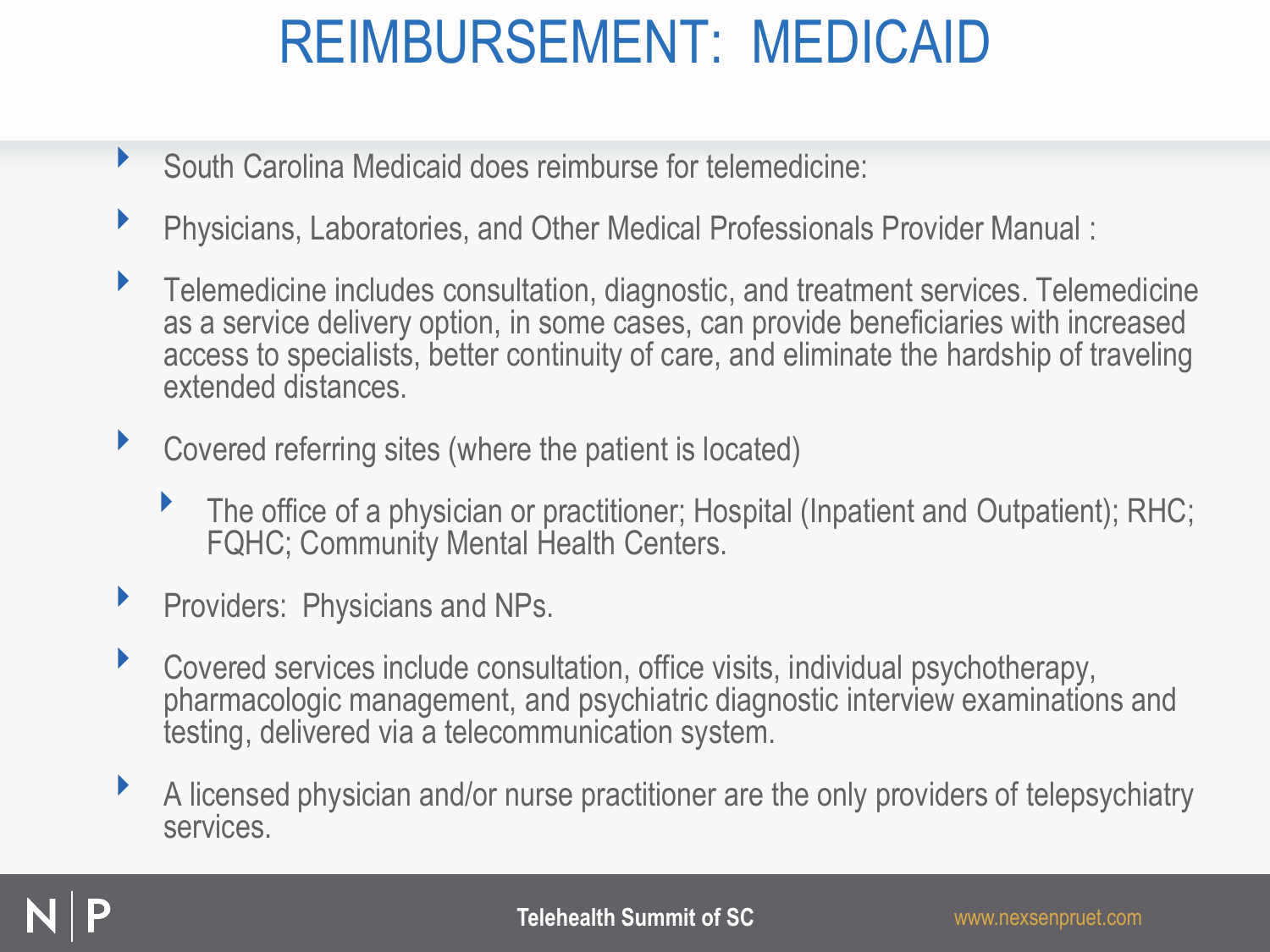- ‣ Services not covered:
	- **Telephone conversations**
	- ‣ E-mail messages
	- In Video cell phone interactions
	- ‣ Facsimile transmissions
	- ‣ Services provided by allied health professionals
- ▶ Referring site fee (RHCs & FQHCs): \$14.96 per encounter
- ‣ Hospital Providers: Receive a facility fee only when operating as a referring site.

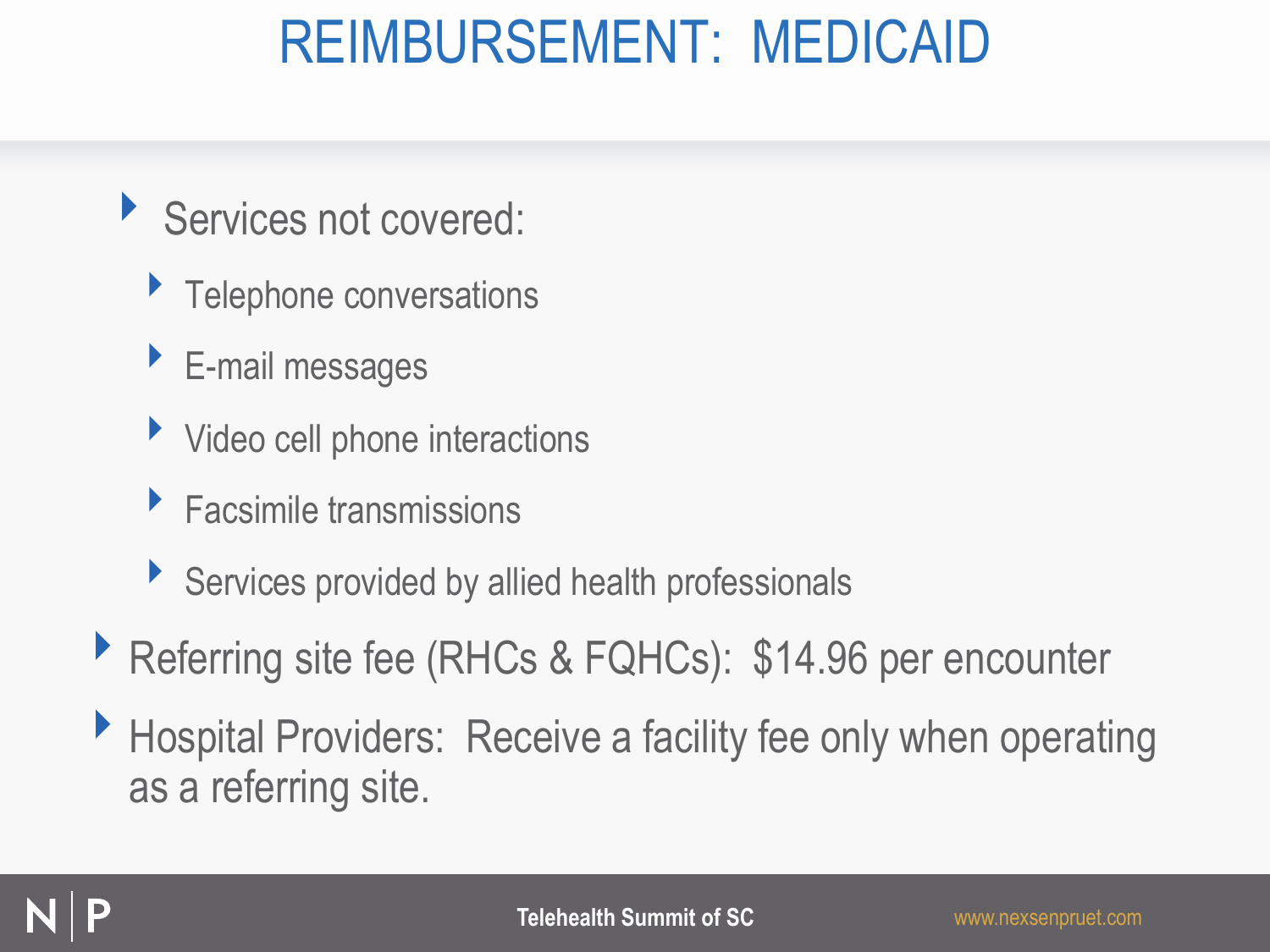- ▶ Community Mental Health Services Providers
	- ▶ Reimbursement requires "real time" presence of the client
	- ▶ Telepsychiatry can be used to assess and monitor the client's psychiatric and/or physiological status for one or more of the following purposes:
		- Assess the mental status of a client and provide a psychiatric diagnostic evaluation, including the evaluation of concurrent substance use disorders
		- ‣ Provide specialized medical, psychiatric, and/or substance use disorder assessment
		- ‣ Assess the appropriateness of initiating or continuing the use of medications, including medications treating concurrent substance use disorders (more)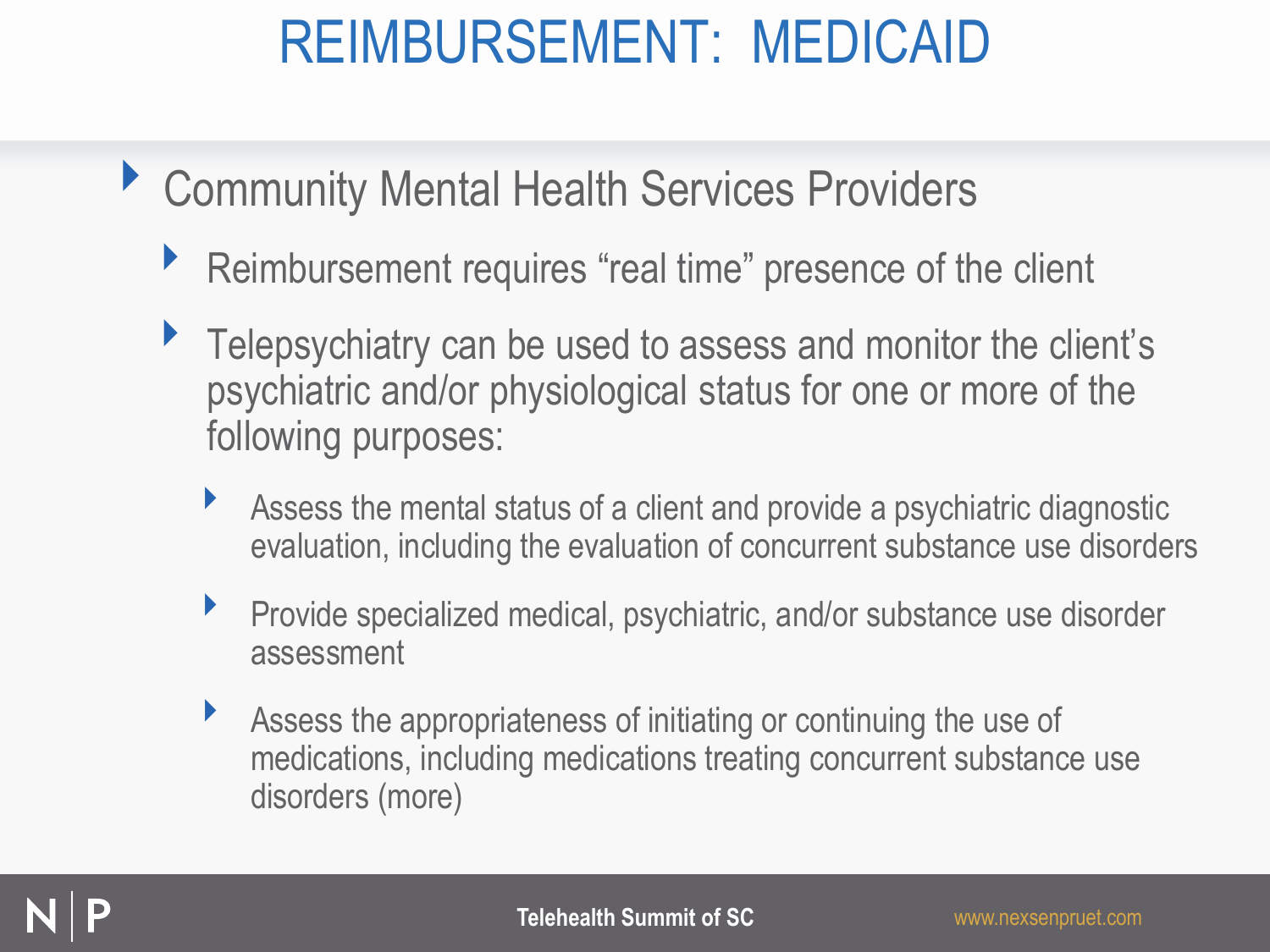- **Provide or review information on which to base a psychiatric** evaluation and establish the medical necessity for care
- ‣ Assess or monitor a client's status in relation to treatment
- Assess the need for a referral to another health care, substance abuse, and/or social service provider
- ▶ Diagnose, treat, and monitor chronic and acute health problems. This may include completing annual physicals and other health maintenance care activities such as ordering, performing, and interpreting diagnostic studies such as lab work and x-rays.
- ▶ Plan treatment and assess the need for continued treatment.

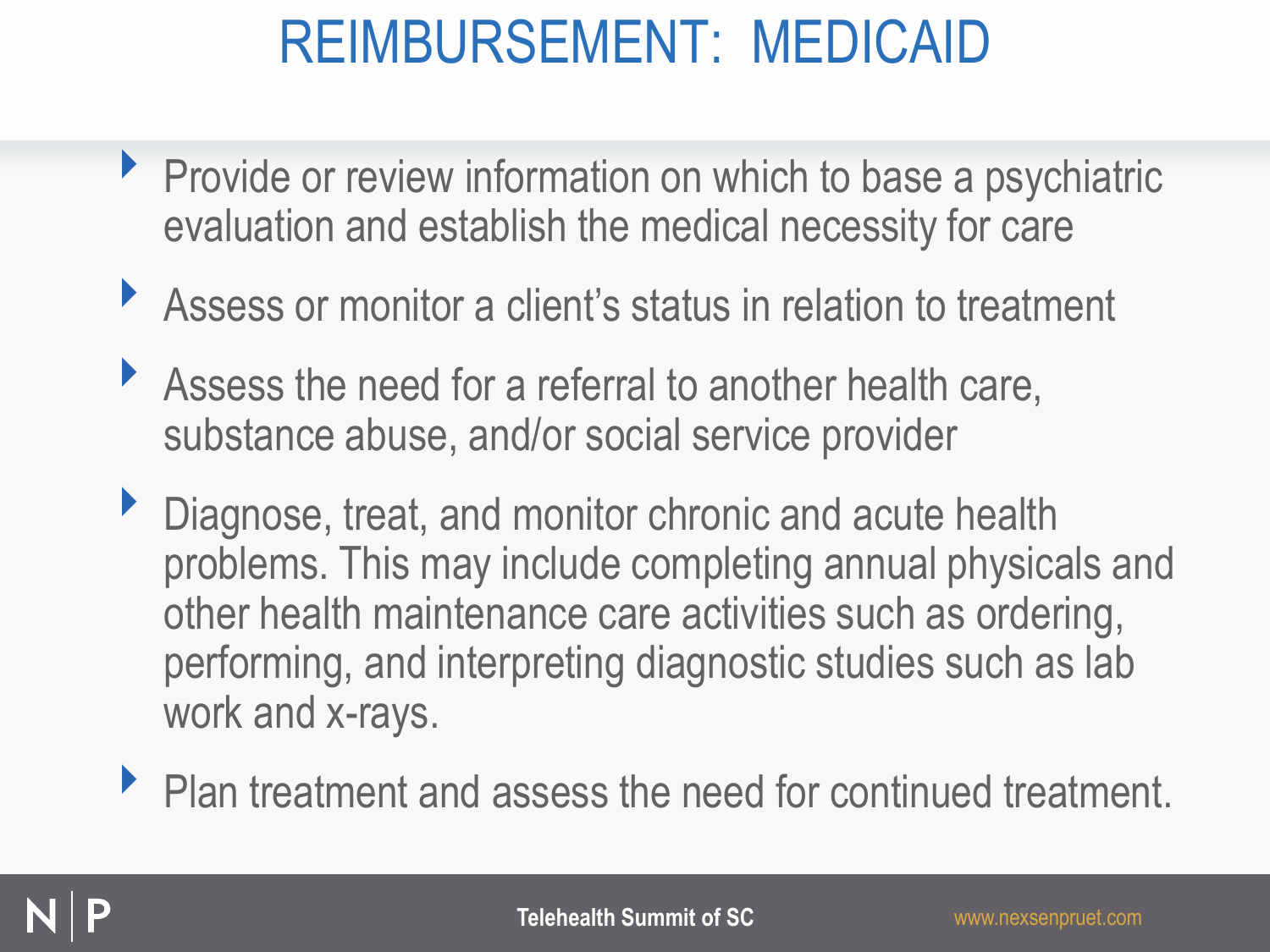- ▶ Beginning 8/1/2014 BlueChoice Health Plan Medicaid members have access to ISelectMD.
	- ▶ An effort to decrease inappropriate ED use.
- ▶ Board certified physicians are available 24 hours a day to triage non-emergent, no life-threatening illnesses.
- ‣ Members speak directly with the physician who then advises the member and may order prescriptions.
- ▶ Comply with §40-47-113?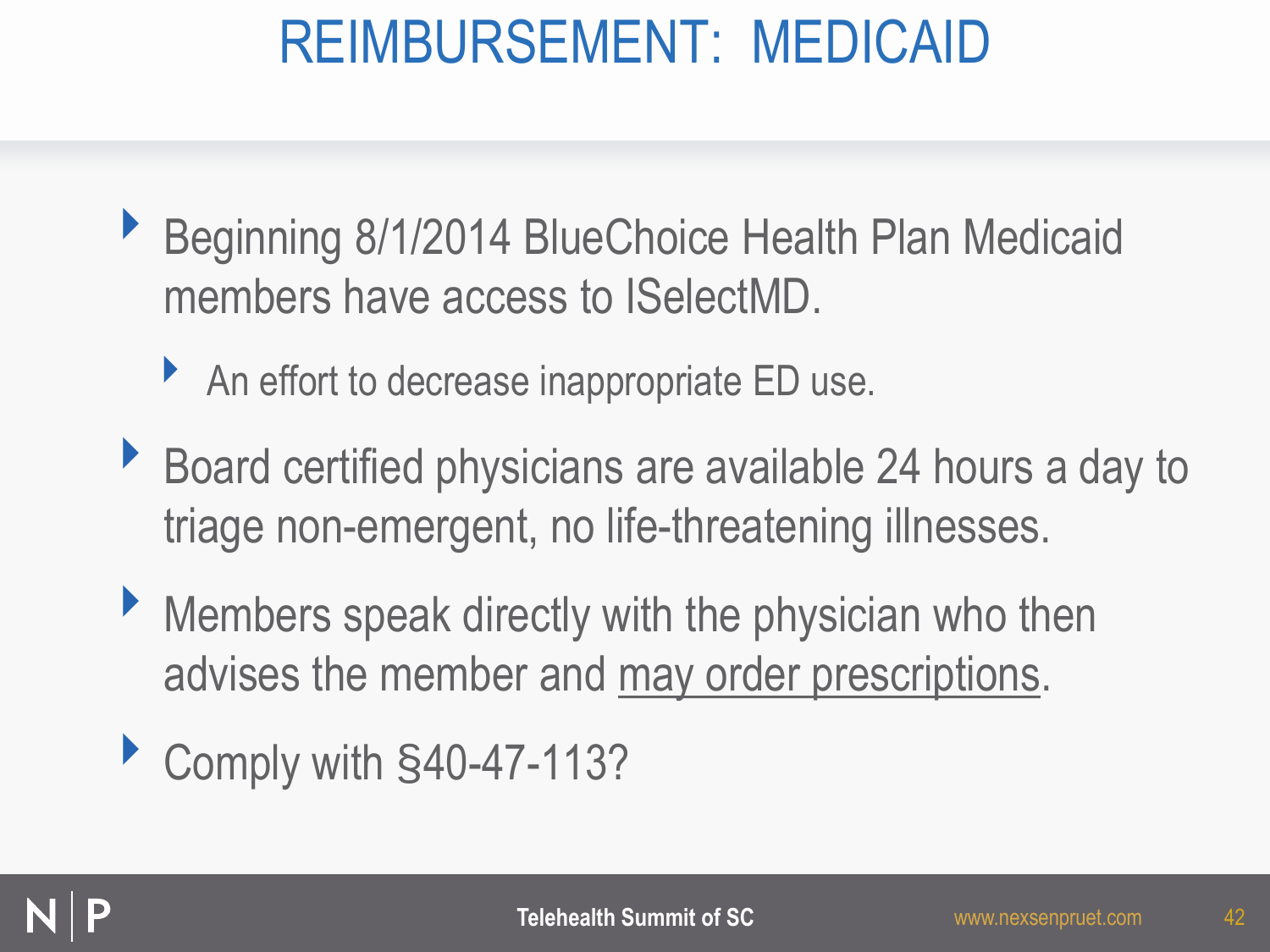#### Proviso 33.26

- $\blacktriangleright$  (E)(3)DHHS contracts with MUSC in the amount of \$14Mil to lead in the development of a telemedicine network.
- ▶ Requires that MUSC coordinate Palmetto Care Connections.
- ‣ REACH MUSC Program: Provides urgent stroke-care consultations to network hospitals.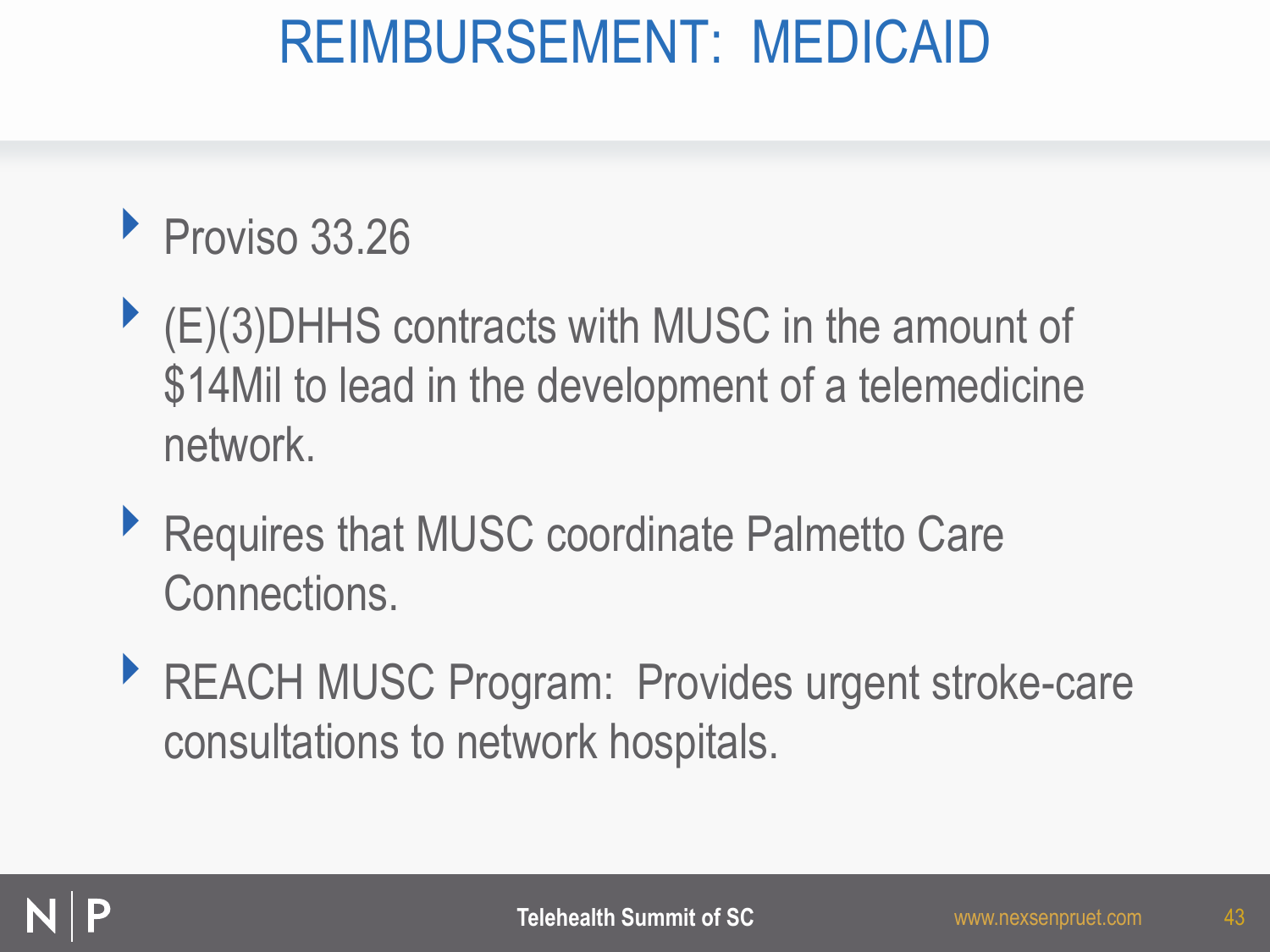#### REIMBURSEMENT: PRIVATE

#### • Varies from payor to payor.

- ▶ Legislation: (All proposed none passed)
	- ▶ H3779: No insurer shall require face-to-face contact between a consulting health care provider and a patient as a prerequisite for payment appropriately provided through telemedicine in accordance with generally accepted health care practices and standards at the time the telemedicine service was rendered.
	- ▶ H4901: An insurer must provide coverage for telemedicine services to the same extent that the services would be covered if provided to an insured individual through in-person consultation.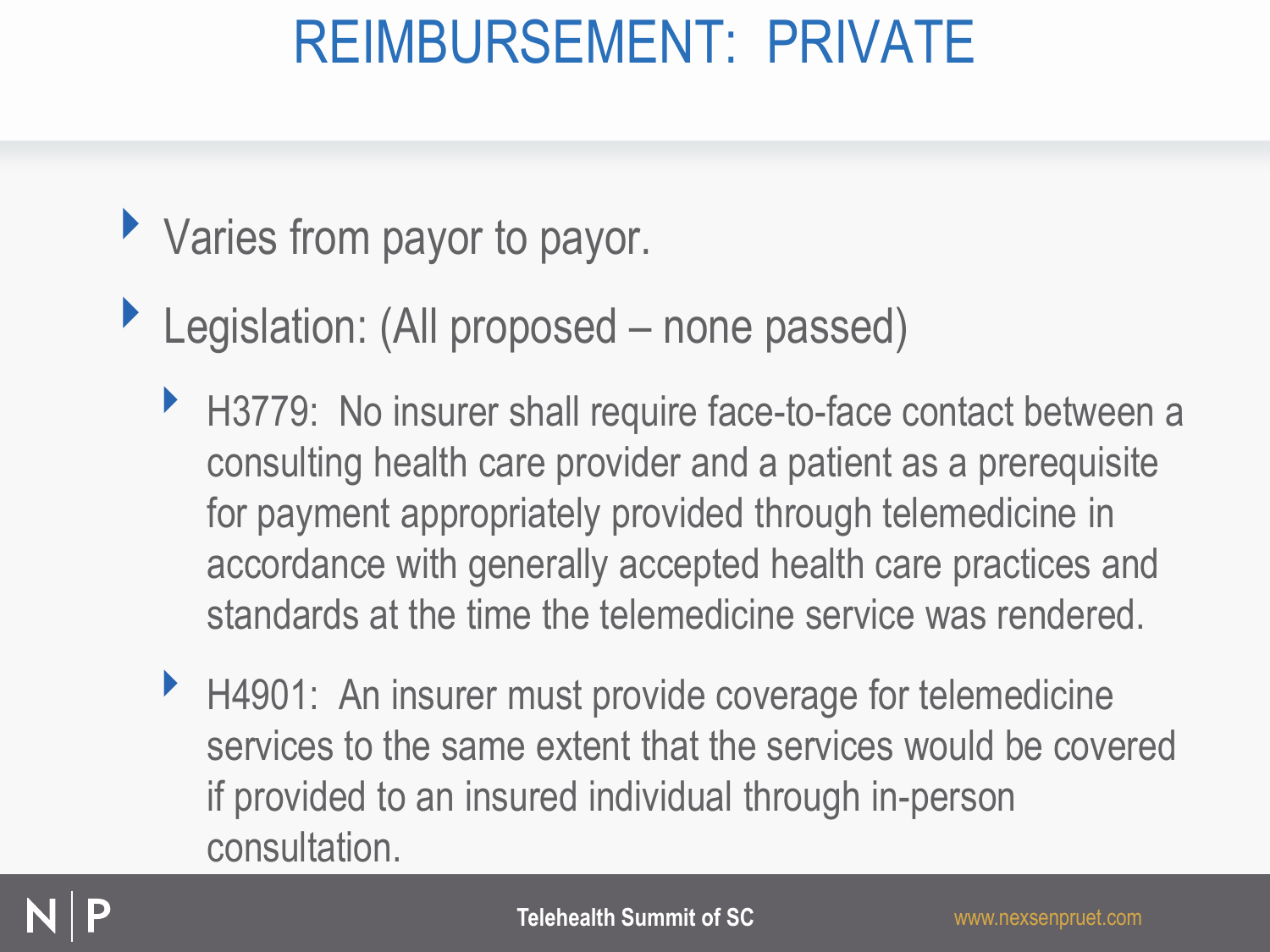#### REIMBURSEMENT: PRIVATE

‣ S290: The State Health Plan shall not require face-toface contact between a consulting health care provider and a patient as a prerequisite for payment for covered services appropriately provided through telemedicine in accordance with generally accepted health care practices and standards at the time the telemedicine service was rendered.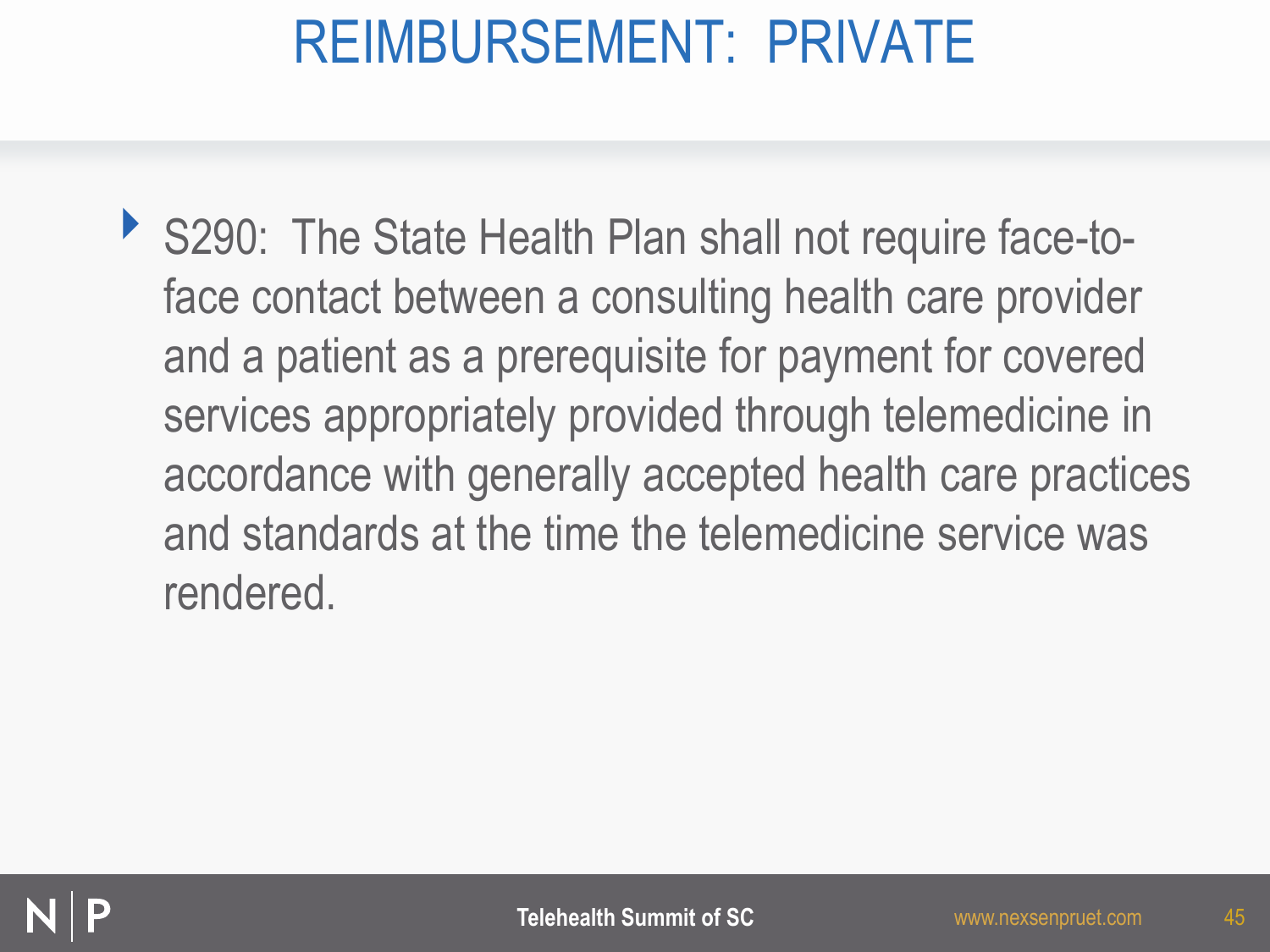- ‣ **Anti-kickback Statute** The federal health care program anti-kickback statute (the "Anti-Kickback Statute") provides criminal and civil penalties for individuals and entities that knowingly and willfully offer, pay, solicit or receive remuneration in order to induce business for which payment may be made under a federal health care program. 42 U.S.C. § 1320a-7b(b)
	- Due to the potential breadth of the Anti-kickback Statute, there are numerous safe harbors to protect certain transactions from liability.
- **Stark Law -** The federal physician self-referral statute ("Stark Law") prohibits a physician or his family from referring Medicare (and to some extent Medicaid) patients to entities providing designated health services if that physician or his family has a financial (ownership, compensation or investment) interest in the entity. 42 U.S.C. § 1395nn.
	- There are exceptions that provide protection from liability for certain financial relationships a physician may have with an entity.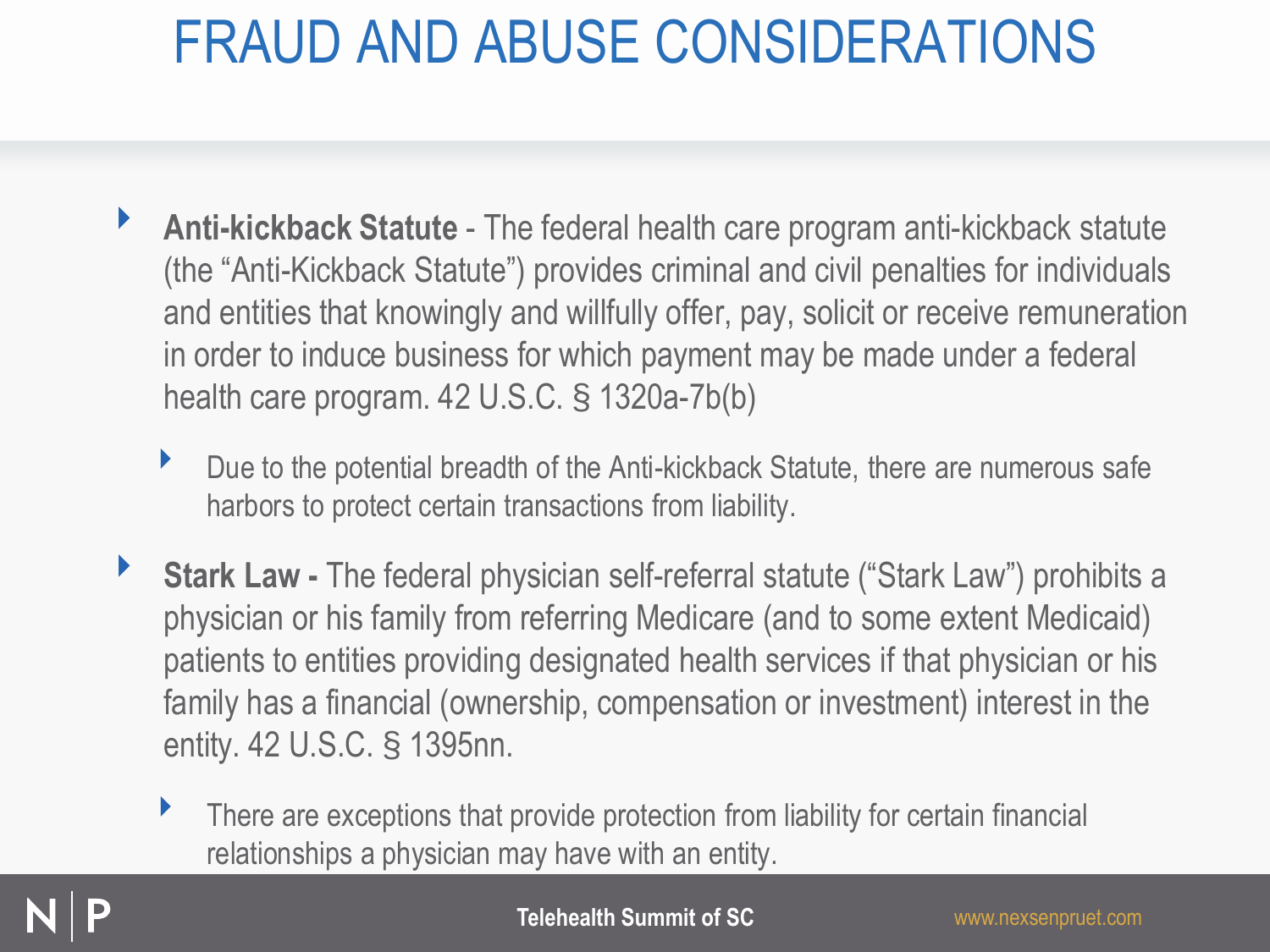- ‣ Issue A telemedicine provider and its customers (i.e., participating distant sites) are potential sources of referrals of Federal health care program business to one another. As such, the exchange of anything of value between them potentially implicates the Anti-kickback Statute and Stark Law.
	- Most fraud and abuse issues unique to telemedicine relate to the infrastructure, equipment, and support needed to operate a telemedicine service.
	- ‣ Example: Provision of free telemedicine equipment to originating locations.
- ‣ The OIG's "longstanding and clear" position on free or below-market items or services to actual or potential referral sources is that such arrangements are suspect and may violate the anti-kickback statute, depending on the circumstances. OIG Advisory Opinion No. 11-12 (Aug. 6, 2011).

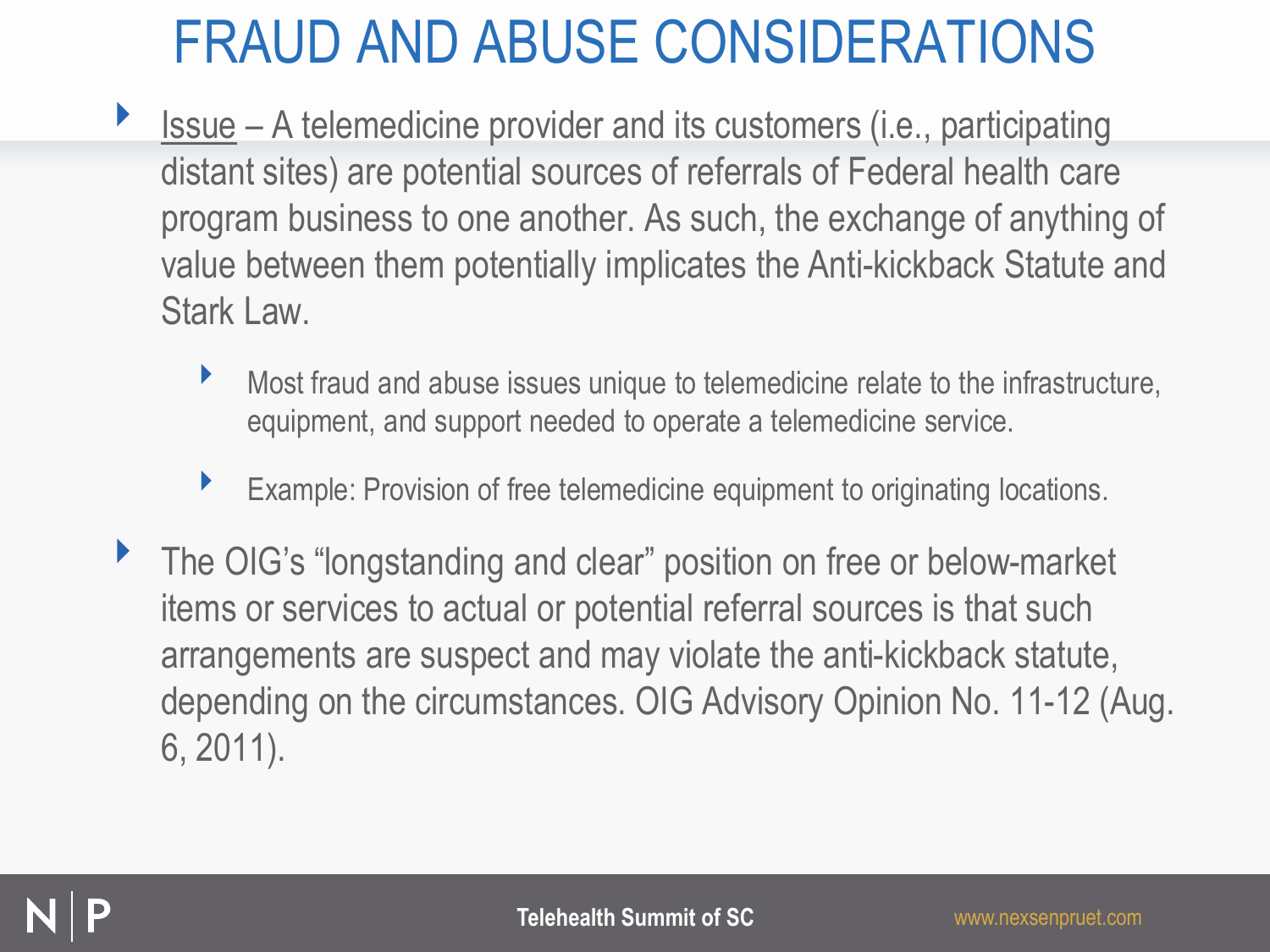- ‣ However, the OIG distinguishes between free or below-market services that are **integrally related** to a provider's service and those that are not. OIG Advisory Opinion No. 12-19 (Nov. 30, 2012).
- This means that the item or service offered (e.g., telemedicine equipment) can be *used only as part of the underlying service* being provided (e.g., telemedicine), such that the free or below-market items or services appear to have **no independent value** apart from the underlying service. *Id.*
- Where the item or service has no independent value apart from the services being provided, the preamble to the 1991 safe harbor states, its purpose is not to induce any act prohibited by the anti-kickback statute. Fed. Reg. 35,952, 35,978 (July 29, 1991).
	- ‣ Accordingly, in such circumstances, the OIG has determined that the arrangement between a provider and customer is not likely to result in fraud or abuse under the anti-kickback statute.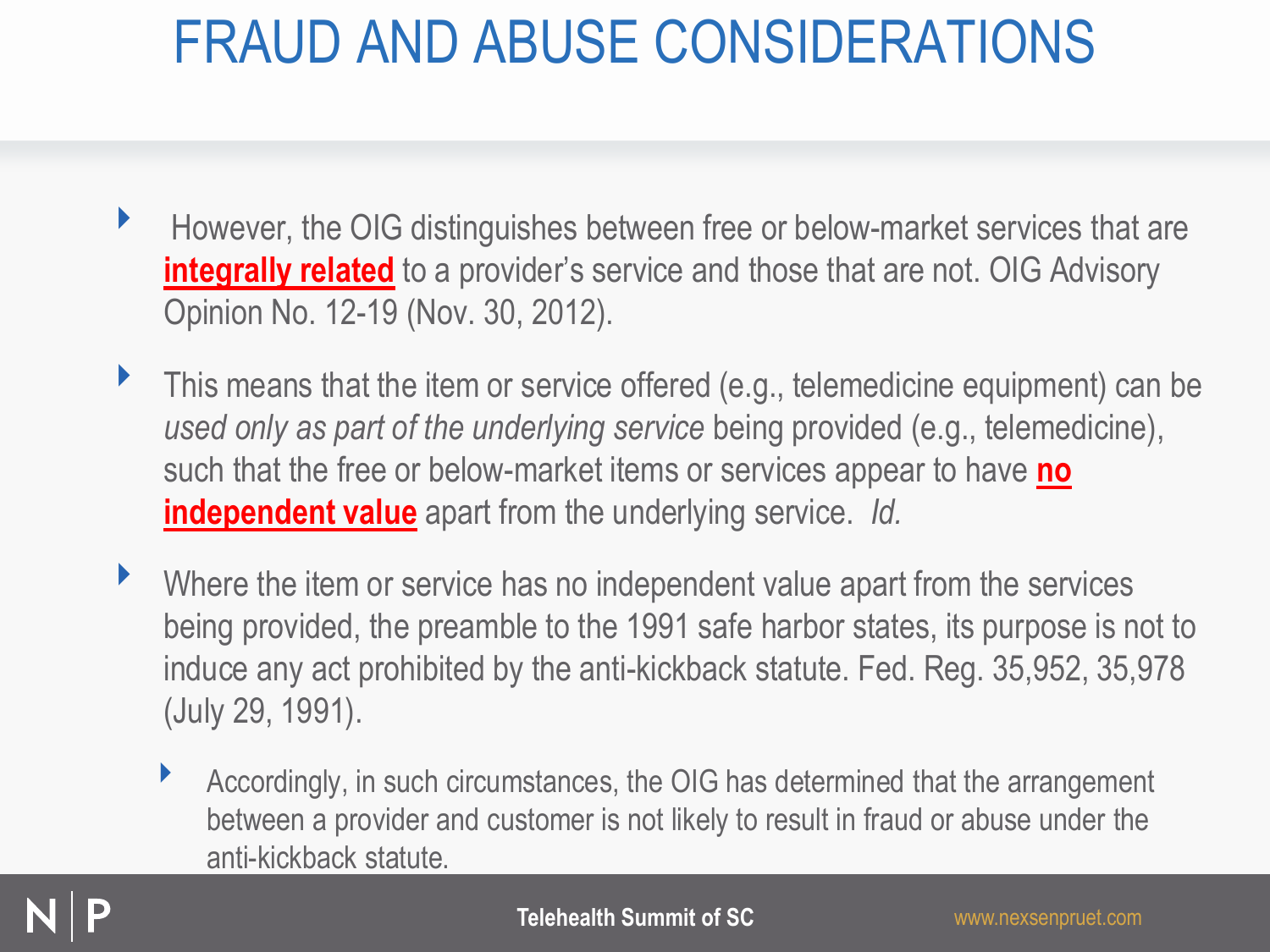- ‣ The preamble to the Anti-kickback Statute's safe harbors, however, makes clear that in determining whether a free item or service constitutes illegal remuneration, **the substance–not the form–of the transaction** controls and any **reasonably foreseeable misuse** of the equipment implicates the provider as well as the customer in potential liability. Fed. Reg. 35,952, 35,978 (July 29, 1991).
- ‣ Thus, OIG will view with skepticism any arrangements involving general purpose, multi-use equipment (such as computers) to determine if it is *integrally related* to the provider's service. *Id.*
- In making its determination, the OIG will examine:
- ‣ **The criteria used by the provider to determine which customers receive the equipment;**
- ‣ **The ownership of the equipment**
- ‣ **The location and access to the equipment at the customer's place of business**
- ‣ **The procedures used by the customer and provider to police unauthorized use of the equipment**
- ‣ **The value added to the core service being provided by the additional equipment**
- ‣ **The number and extent of similar arrangements with other parties**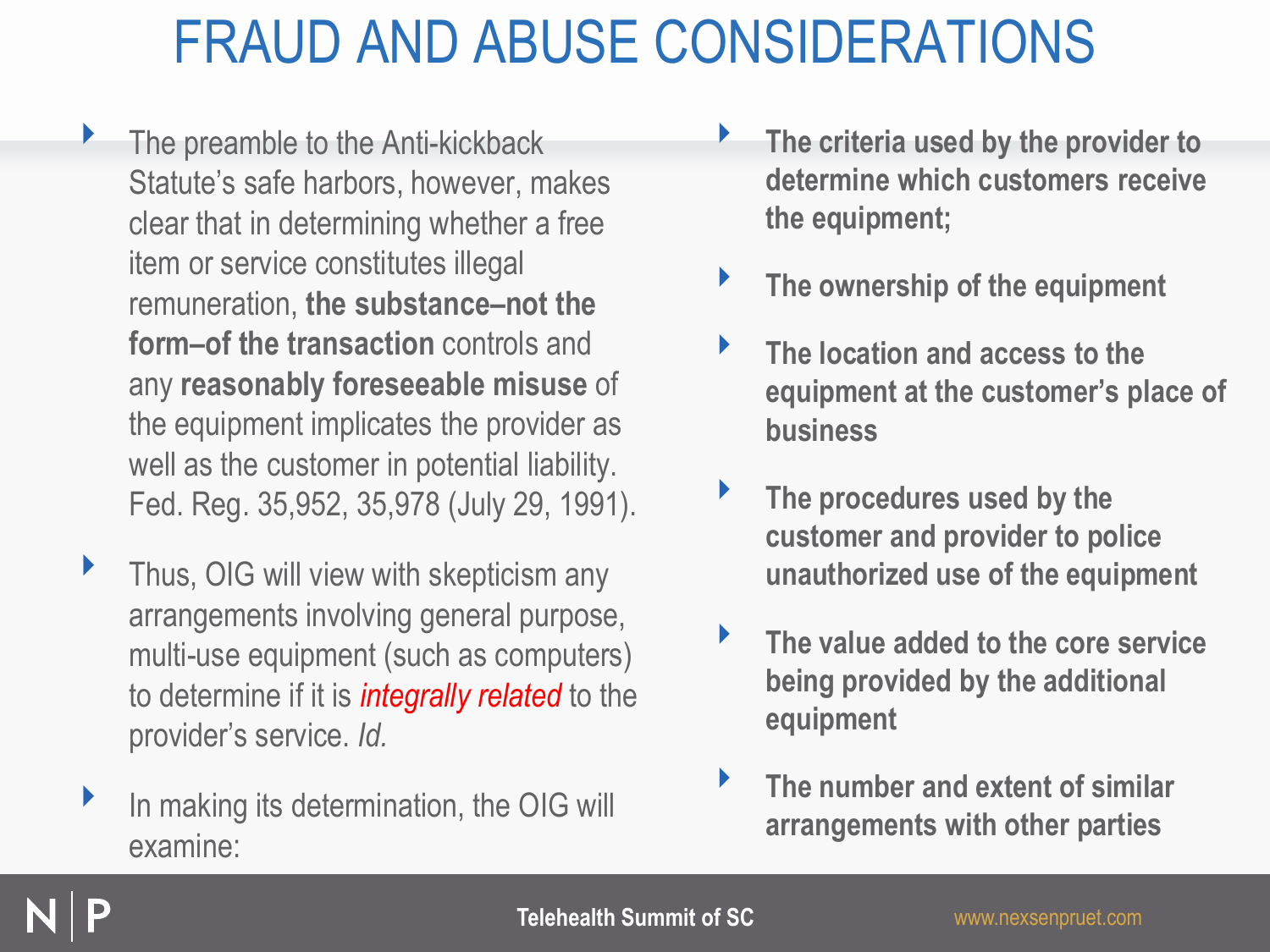- ‣ Additionally, the following is a compilation of safeguards that should be put in place that are aimed at reducing the risk of improper payments for referrals of Federal health care program business and derived from OIG opinions on telemedicine or arrangements analogous to telemedicine:
	- ‣ **No obligation for local site to refer to distant site**
	- ‣ **No additional payment, beyond a consultation fee, for physicians to provide telemedicine services**
	- ‣ **No referral restrictions on physicians at distant site**
	- ‣ **Customers targeted based upon need and access, not referrals**
	- ‣ **Each party covers its own marketing costs**
	- ‣ **Cost of the equipment is not billed to any patient or third party payor**
	- ‣ **Equipment is** 
		- ‣ **used exclusively for the telemedicine service, and**
		- ‣ **an integral part of the physician's use of the service**
	- ‣ **Expectation of less cost to the Federal health care programs**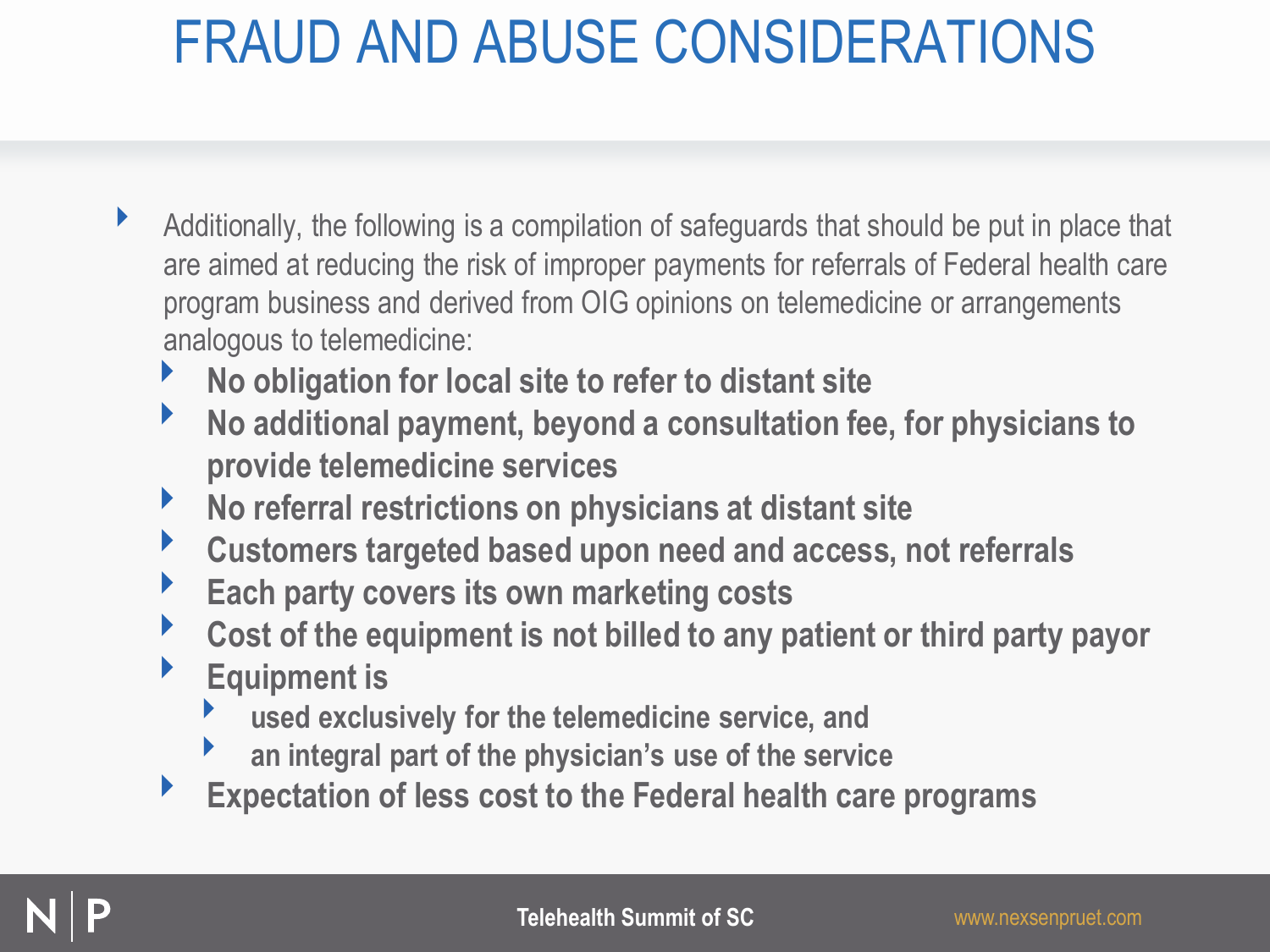- If a transaction's health care fraud and abuse concerns have not been resolved by the foregoing considerations, it is very likely that the equipment must be provided at fair market value and meet the requirements of:
	- ‣ Equipment Rental Safe Harbor/Exception
- ‣ Other potentially applicable safe harbors/exceptions to Telemedicine:
	- ‣ Space Rental Safe Harbor/Exception
	- ▶ Personal Services and Management Contracts Safe Harbor/Exception
	- ‣ Bona Fide Employees' Safe Harbor/Exception
	- ▶ Electronic Prescribing or Health Records Safe Harbor/Exception